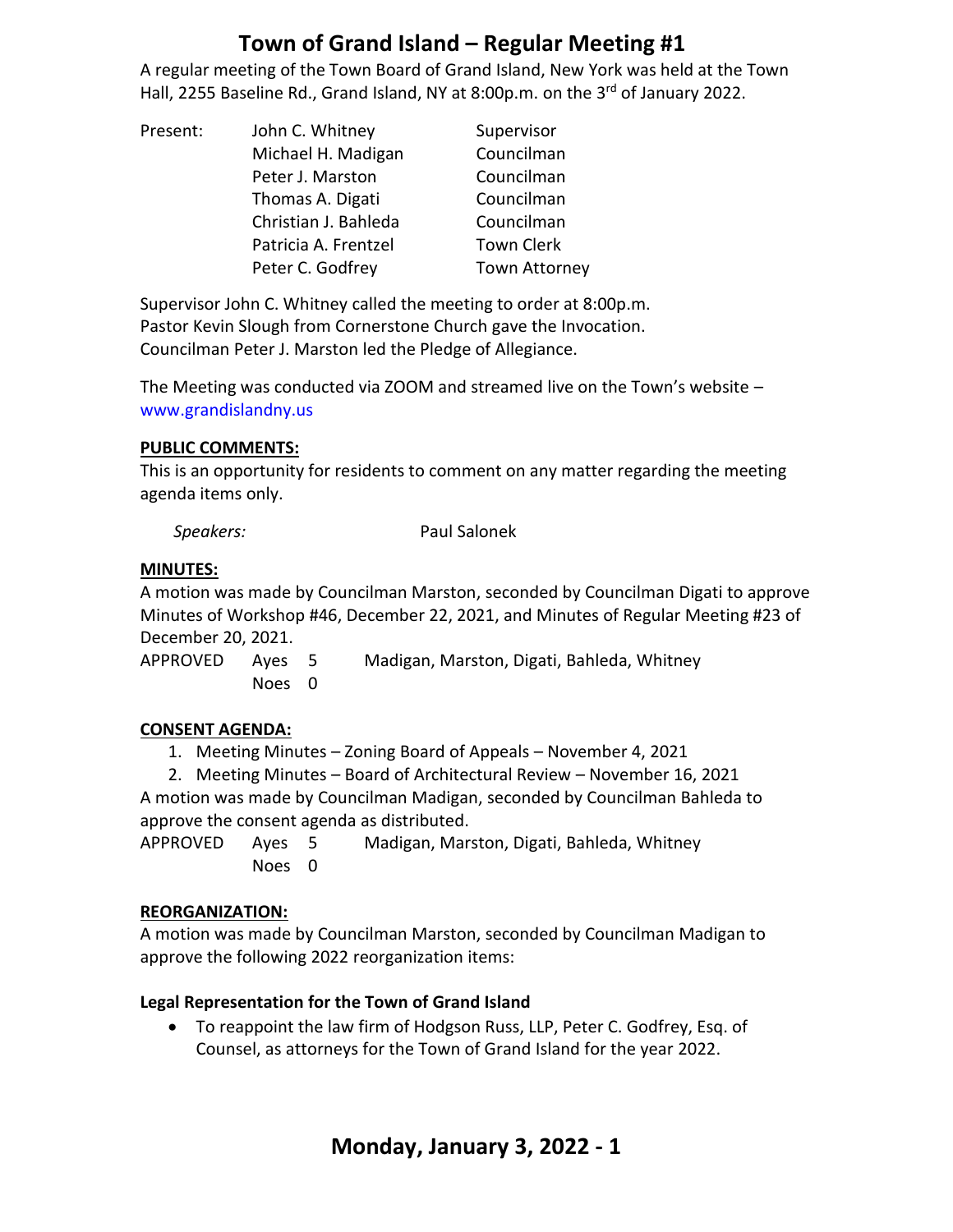#### **Assessment Formulas Reaffirmed**

• To adopt the resolution regarding method of assessment for consolidated water district, method of assessment for consolidated sewer districts and method of assessment for Town lighting districts as follows:

#### **Consolidated Water Districts:**

BE IT HEREBY RESOLVED by the Town Board of the Town of Grand Island that, for 2022 all operation and maintenance costs and all capital costs, net of water rents and other revenues, shall be apportioned against the assessed land valuation of each of the properties or parcels of land within the Consolidated Water District.

#### **Sewer Districts:**

BE IT HEREBY RESOLVED by the Town Board of the Town of Grand Island that the method for the apportionment of the capital construction and operation and maintenance costs of the Wastewater Treatment Plant Facilities and its Sewer District lines and appurtenances for 2022:

 1) 100% of all net operation and maintenance costs shall be apportioned to the water consumption of each of the properties or parcels of land within the Town Sewer Districts and shall be recovered as a sewer rent.

 2) 100% of capital costs shall be apportioned against the assessed land valuation of each of the properties or parcels of land within the Town Sewer Districts.

#### **User/Non-User Methodology**

 1) A User shall pay all Wastewater Treatment Plant Facility and Sewer District lines and appurtenances costs assigned to operation and maintenance and to capital construction costs of said Wastewater Treatment Plant Facilities.

 2) A Non-User shall pay one hundred (100) per cent of the capital construction costs of said Wastewater Treatment Plant Facilities based upon the assessed land valuation of such non-User.

The following definitions shall apply:

 1) USER shall be any property or parcel that fronts or abuts a sewer line or is connected or required to be connected to a public sewer line.

 2) NON-USER is a property or parcel not fronting or abutting a public sewer line or where said sewer is not immediately available.

#### **Lighting Districts:**

 BE IT HEREBY RESOLVED by the Town Board of the Town of Grand Island that, for 2022, that all costs shall be apportioned against the properties in all Districts in the Town of Grand Island based upon the frontage of said property.

#### **Budget Officer Designated**

• To designate Supervisor John Whitney as Budget Officer for the Town of Grand Island for the year 2022.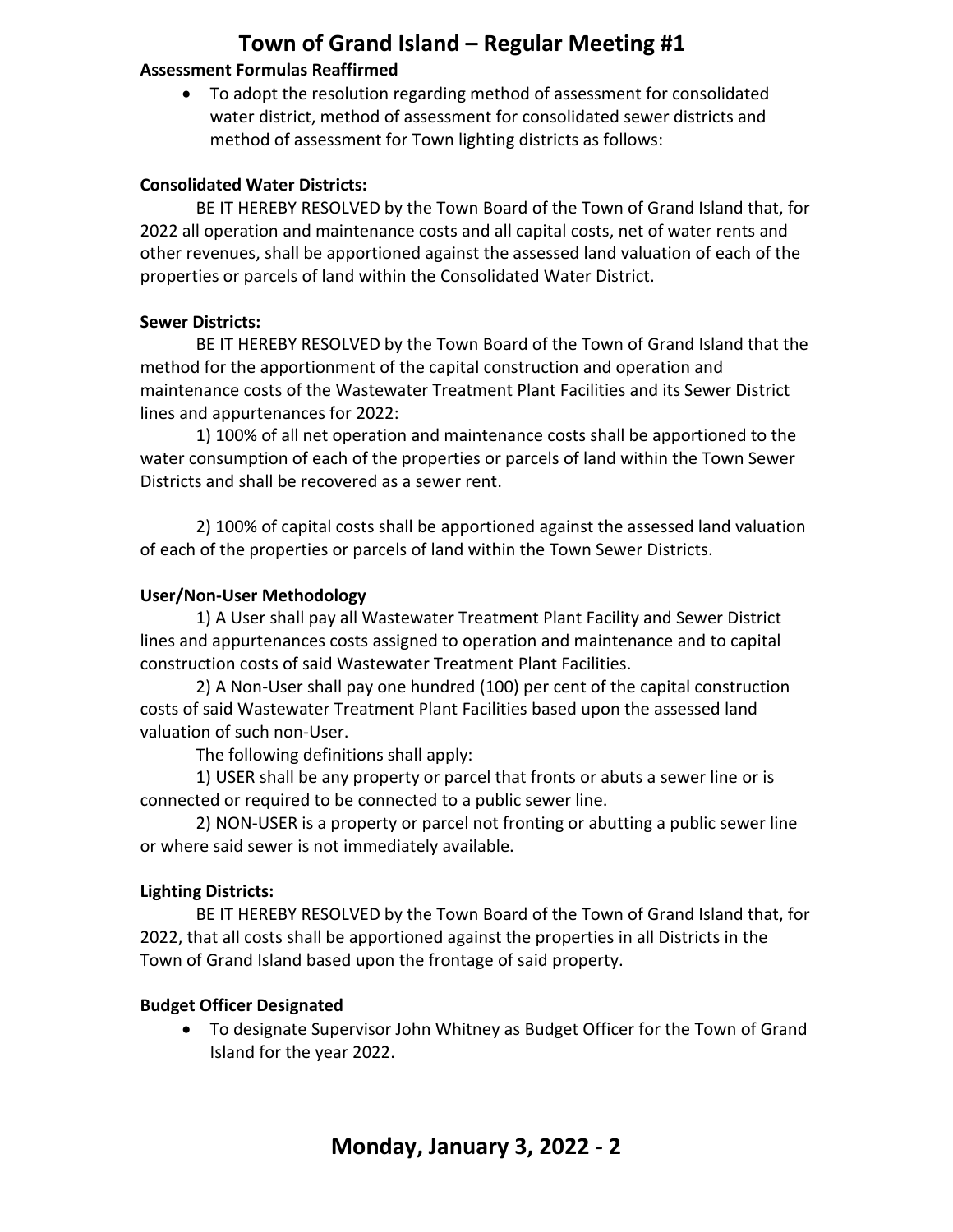#### **Appointment – Commissioner of Police**

• To appoint Supervisor John Whitney as the Liaison and Police Commissioner of the Grand Island Police Department for the year 2022.

#### **Appointment – Deputy Emergency Services Coordinator**

• To appoint Gregory Butcher Deputy Emergency Services Coordinator for a oneyear term expiring December 31, 2022.

#### **Mileage Reimbursement**

• To set the mileage reimbursement at the IRS Standard Mileage Rate of \$0.58.5 per mile to be allowed Town Officials when performing duties for the Town of Grand Island during 2022.

#### **Town Newspaper Designated**

• To designate the *Island Dispatch* as the official newspaper for the Town of Grand Island for the year 2022.

#### **Facsimile Signature of Supervisor and Bank Depositories Designated**

• To designate the Manufacturers and Traders Trust Company, MBIA CLASS and JP Morgan Chase Bank as depositories for the Town of Grand Island for the year 2022, in which the Supervisor and Town Clerk shall deposit all monies coming into their hands by virtue of their office, and furthermore, that the Town Clerk be directed to deposit tax monies in the Manufacturers and Traders Trust Company, Grand Island office, said tax money to be remitted to the Supervisor at least once each week. Water, Wastewater and General receipts are to be remitted to the Supervisor daily. All other funds of the Clerk are to be deposited with the Supervisor no later than the 15th of the following month. Said depositories are hereby requested, authorized, and directed to honor checks, drafts or other orders for the payment of money drawn in the name of the Town of Grand Island, including those payable to the individual order of any person or persons thereof, when bearing or purporting to bear the facsimile signature of John C. Whitney, Supervisor of the Town of Grand Island; and the Manufacturers and Traders Trust Company, MBIA CLASS and JP Morgan Chase Bank shall be entitled to honor and to charge the Town of Grand Island for such checks, drafts, or other orders, regardless of by whom or by what means the actual or purported facsimile specimen duly certified to or filed with the Manufacturers and Traders Trust Company, MBIA CLASS and JP Morgan Chase Bank, Citizens Bank by the Town Clerk of the Town of Grand Island.

#### **Adopt Fee Schedule**

• To adopt the Town of Grand Island Fee Schedule and proposed amendments as submitted by the Department Heads, for the year 2022: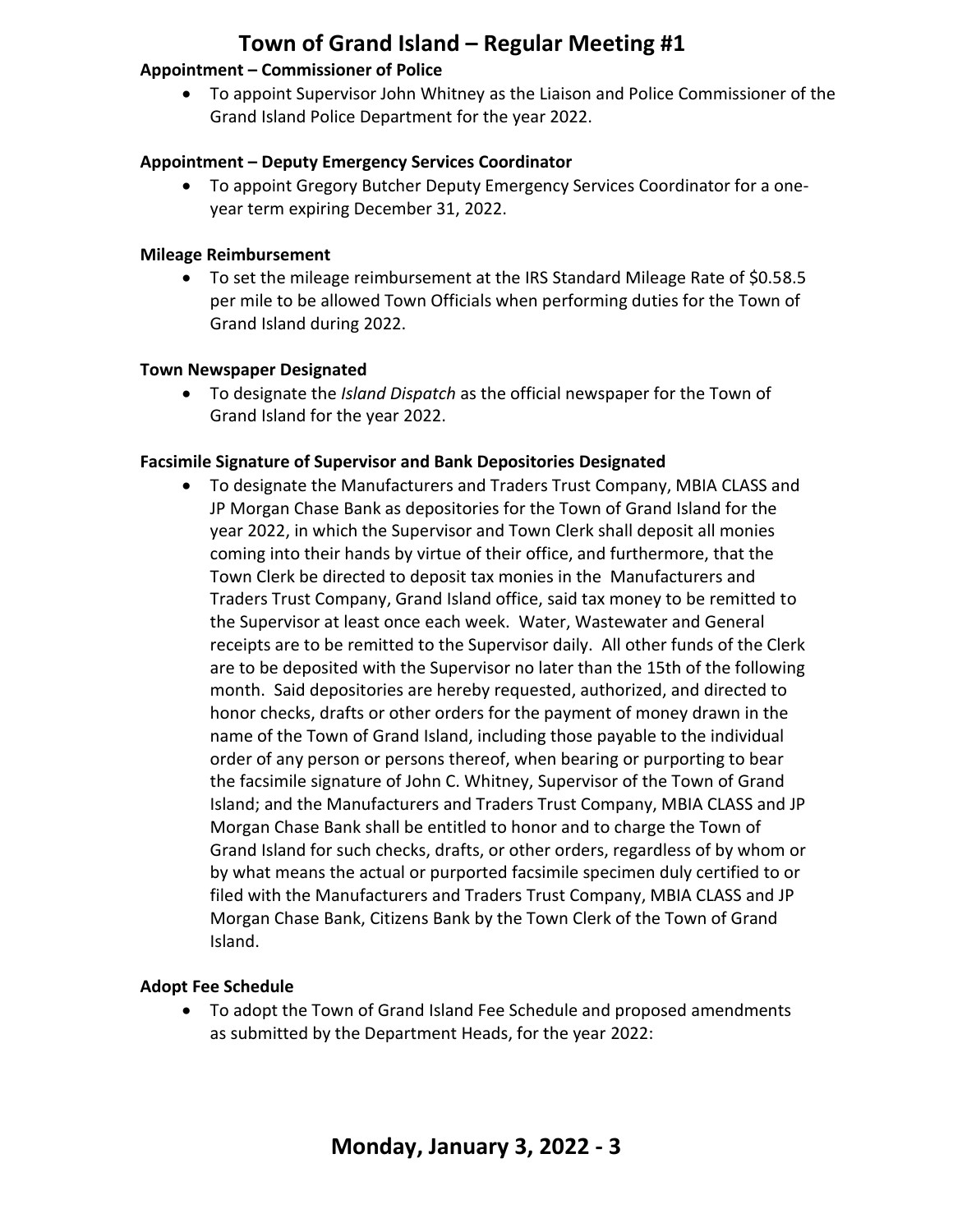#### **ACCOUNTING**

NSF Fee: Insufficient Funds Fee \$ 20.00

#### **ASSESSOR**

COMPUTERIZED ASSESSMENT DATA: Up to 10,000 parcels .05 parcel Over  $10,000$  parcels

#### **BUILDING DEPARTMENT**

#### BUILDING PERMIT FEES:

Floor area to be based on outside dimensions of the building. Residential buildings. (D.U. = Dwelling Unit)

Floor area includes all habitable space-based on outside dimensions of overall structure – does not include cellar, nonhabitable basement, nonhabitable attic or carport. It does include an accessory garage.

| SINGLE FAMILY DWELLING:                                                  |            |         |
|--------------------------------------------------------------------------|------------|---------|
| Up to 4,000 square feet                                                  | \$         | 400.00  |
| Over 4,000 square feet                                                   | \$         | 600.00  |
| <b>TWO FAMILY DWELLINGS:</b>                                             |            |         |
| Per dwelling unit                                                        | \$         | 275.00  |
| <b>MULTIPLE DWELLING:</b><br>(3 or more D.U. per building)               |            |         |
| For first 5 D.U.'s per D.U.                                              |            | 300.00  |
| Next 10 (6-15) per D.U.                                                  | \$<br>\$   | 125.00  |
| For all additional D.U.'s                                                |            | 50.00   |
| <b>ACCESSORY BUILDINGS AND STRUCTURES:</b>                               |            |         |
| Per square feet of floor area                                            | \$         | 0.10    |
| Minimum                                                                  | \$         | 75.00   |
| ADDITIONS, ALTERNATIONS, RENOVATIONS:                                    |            |         |
| Residential per square foot                                              |            | 0.15    |
| Minimum fee for residential                                              |            | 175.00  |
| Non-residential per square foot (first 1,500 square foot)                | \$\$\$\$\$ | 0.20    |
| Non-residential per square foot (after 1,500 square foot)                |            | 0.05    |
| Minimum fee for non-residential                                          |            | 200.00  |
| <b>AGRICULTURAL BUILDINGS:</b>                                           |            |         |
| <b>Agricultural Building Permit</b>                                      | \$         | 50.00   |
| NON-RESIDENTIAL BUILDINGS:                                               |            |         |
| Up to 1,000 square feet                                                  | \$         | 300.00  |
| For additional square footage up to 10,000 per square foot<br>300.00+    |            | .10/ft. |
| For additional square footage over 10,000 per square foot<br>$300.00+$   |            | .05/ft. |
| Volume includes basement/cellar, sub-cellar (anything over 5 feet high). |            |         |
| All volume based on overall outside dimensions.                          |            |         |
| REPAIRS, MISCELLANEOUS STRUCTURES, CHIMNEYS, SIDEWALKS, ETC:             |            |         |
| Repairs/renovations up to \$1,000 of cost                                | \$         | 95.00   |
| For each \$1,000 over \$1,000 cost                                       | \$\$\$\$\$ | 2.50    |
| Maximum fee                                                              |            | 250.00  |
| <b>Residential Fire Safety Inspection</b>                                |            | 75.00   |
| <b>Community Garden Application Fee</b>                                  |            | 75.00   |
| <b>Sidewalk Installation Administration Fee</b>                          |            | 300.00  |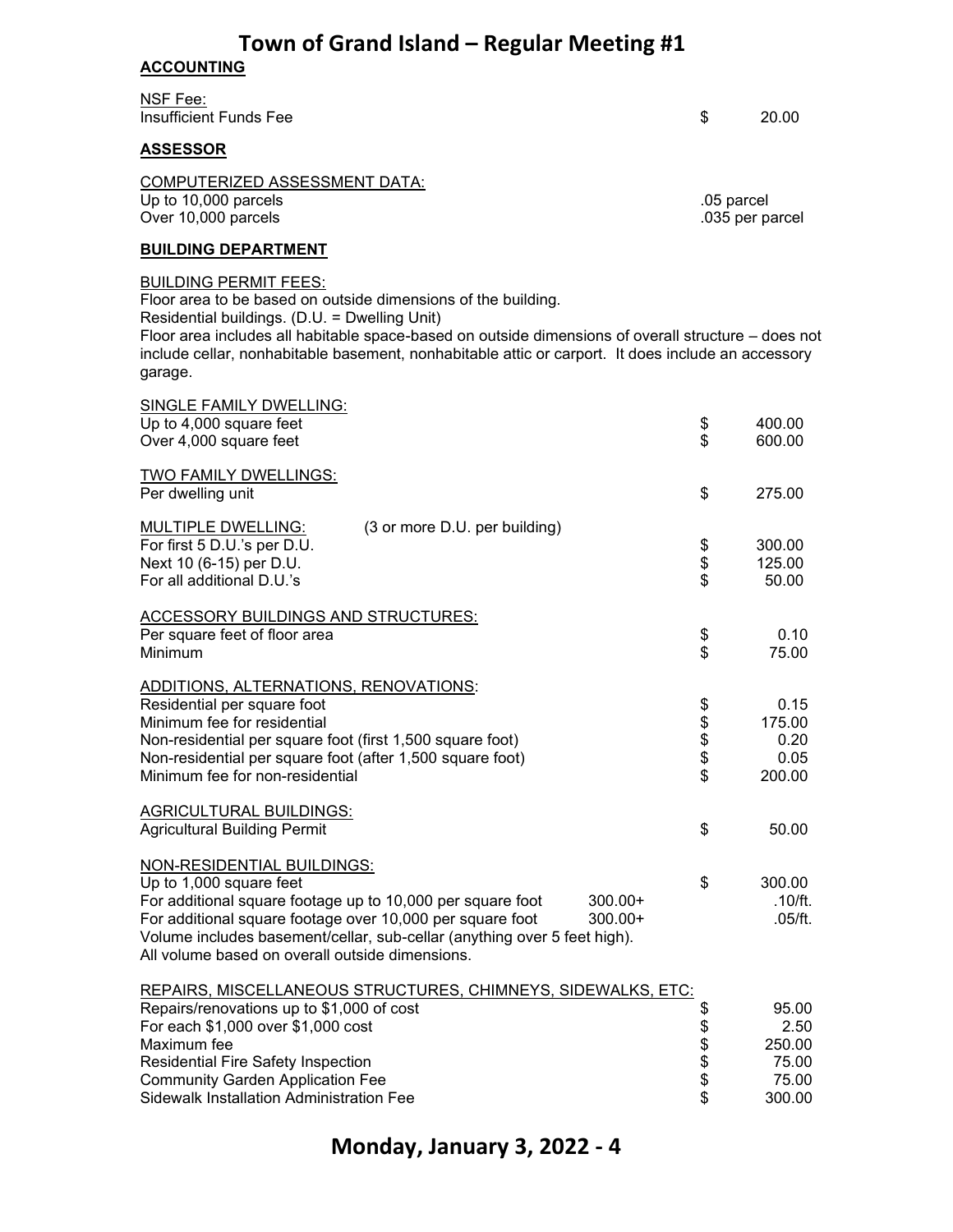| <b>OPERATING PERMIT FEE:</b><br>Activities Regulated by Chapter 125                    | \$                               | 150.00 |
|----------------------------------------------------------------------------------------|----------------------------------|--------|
|                                                                                        |                                  |        |
| <b>SWIMMING POOLS:</b>                                                                 |                                  |        |
| <b>Residential Storable Pools</b>                                                      |                                  | 75.00  |
| Residential-Above Ground                                                               |                                  | 125.00 |
| Residential-Inground                                                                   | \$\$\$\$                         | 200.00 |
| Commercial                                                                             |                                  | 200.00 |
| <b>BUILDING DEMOLITION/REMOVAL:</b>                                                    |                                  |        |
| One & two family dwelling                                                              | \$                               | 150.00 |
| Accessory structures                                                                   | \$                               | 75.00  |
| All other structures                                                                   | \$                               | 150.00 |
| <b>GRADING PERMIT:</b>                                                                 |                                  |        |
| <b>Grading Permit</b>                                                                  | \$                               | 150.00 |
|                                                                                        |                                  |        |
| APPLICATION FOR CERTIFICATE OF OCCUPANCY:                                              |                                  |        |
| Residential, single                                                                    |                                  | 50.00  |
| All other residential                                                                  |                                  | 35.00  |
| Plus per unit                                                                          | \$\$\$\$\$\$\$                   | 15.00  |
| Accessory structures, pools, decks, fireplaces, etc.                                   |                                  | 25.00  |
| Non-residential structures up to 10,000 square feet                                    |                                  | 50.00  |
| Non-residential structures over 10,000 square feet                                     |                                  | 100.00 |
| Non-residential structures - minor renovations/remodeling                              | \$                               | 25.00  |
| <b>ELECTRICAL &amp; PLUMBING EXAM &amp; LICENSING FEES:</b>                            |                                  |        |
| Electrician license                                                                    | \$                               | 100.00 |
| Electrician examination fee                                                            | <b>888888888</b>                 | 150.00 |
| Electrician examination review fee                                                     |                                  | 90.00  |
| Electrician examination fee (special)**                                                |                                  | 150.00 |
| Journeyman Plumber license                                                             |                                  | 50.00  |
| Journeyman Plumber examination fee                                                     |                                  | 150.00 |
| Journeyman Plumber Exam Fee (special)**                                                |                                  | 150.00 |
| Master Plumber license                                                                 |                                  | 100.00 |
| Master Plumber examination fee                                                         |                                  | 150.00 |
| Master Plumber examination fee (special)**                                             |                                  | 150.00 |
| ** In addition to the exam fee, the cost for any proctoring fees for special exams     |                                  |        |
| shall be divided equally among all the candidates that are scheduled for said exams.** |                                  |        |
| <b>REAL ESTATE SALE INSPECTIONS:</b>                                                   |                                  |        |
| Real Estate Sale Inspections - Residential (2 Units Per Parcel)                        |                                  | 100.00 |
| Real Estate Sale Inspections - Commercial (Per Building)                               | \$\$\$\$                         | 150.00 |
| Real Estate Sales Inspections - Commercial (Per Multi-Unit Building)                   |                                  | 300.00 |
| Inspection Compliance Letter (Per Building)                                            |                                  | 45.00  |
| <b>PLUMBING DEPARTMENT</b>                                                             |                                  |        |
| PLUMBING FEES:                                                                         |                                  |        |
| Fixture units - per fixture unit                                                       | \$5.00 per fixture – min \$95.00 |        |
| <b>Building drain</b>                                                                  |                                  | 100.00 |
| <b>Building sewer lateral</b>                                                          |                                  | 150.00 |
| New home construction - 1 bath                                                         |                                  | 150.00 |
| 1 $\frac{1}{2}$ baths                                                                  |                                  | 160.00 |
| 2 baths                                                                                |                                  | 170.00 |
| $2\frac{1}{2}$ baths                                                                   | 8888888                          | 180.00 |
| 3 baths                                                                                |                                  | 190.00 |

 $3\frac{1}{2}$  baths  $3\frac{1}{2}$  baths  $3\frac{1}{2}$  baths  $3\frac{1}{2}$  baths  $3\frac{1}{2}$  baths  $3\frac{1}{2}$  baths  $3\frac{1}{2}$  baths  $3\frac{1}{2}$  baths  $3\frac{1}{2}$  baths  $3\frac{1}{2}$  baths  $3\frac{1}{2}$  baths  $3\frac{1}{2}$  baths  $3\frac{1}{2}$  baths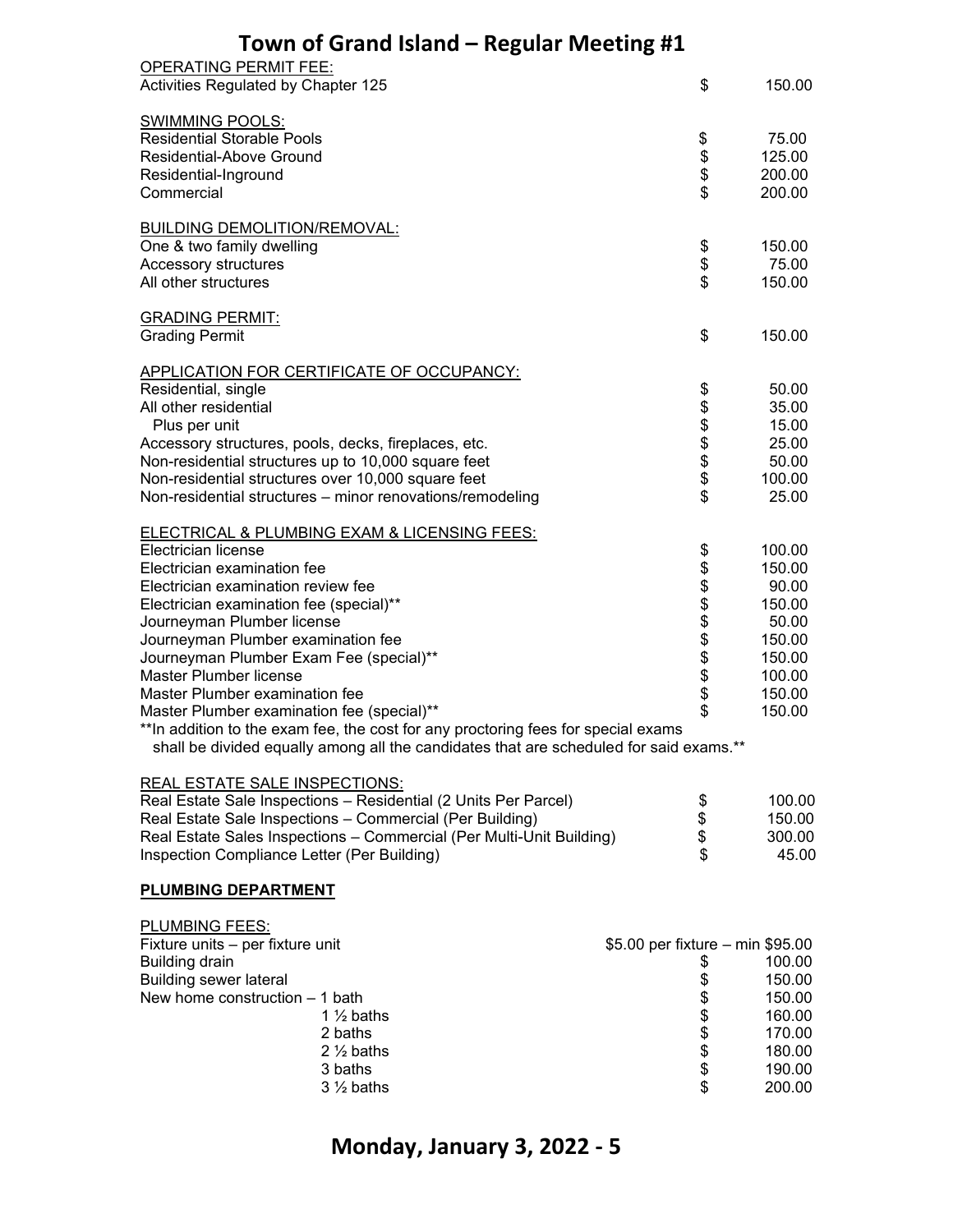| Town of Grand Island – Regular Meeting #1                                                                                       |                                 |                  |
|---------------------------------------------------------------------------------------------------------------------------------|---------------------------------|------------------|
| Water & sewer installation/repair (up to 200 l.f.)<br>Conductor line installation/repair                                        | \$                              | 150.00<br>100.00 |
| Lawn sprinkler, backflow devices & misc. inspections                                                                            | <b>8888888</b>                  | 90.00            |
| Re-inspection fee (inspection failed twice)                                                                                     |                                 | 75.00            |
| Site drainage & fire protection line (up to 200 I.f.)                                                                           |                                 | 125.00           |
| Site drainage & fire protection line (per 100 I.f. after initial 200 I.f.)<br><b>Backflow Prevention Test Report Filing Fee</b> |                                 | 30.00<br>14.95   |
| Water & sewer installation/repair (per 100 l.f. after initial 200 l.f.)                                                         |                                 | 30.00            |
| SEWER TAP FEES:                                                                                                                 |                                 |                  |
| Single Family Dwelling, Townhouses (deeded title)                                                                               | \$                              | 500.00           |
| Duplex, Hotel, Motel & Apartments                                                                                               | base fee $$500 + $100$ per unit |                  |
| Commercial, Industrial                                                                                                          |                                 |                  |
| Fee based on size of waterline serving building, per sewer connection<br>.75"                                                   |                                 | 500.00           |
| 1"                                                                                                                              | \$\$\$\$\$                      | 500.00           |
| 1.5"                                                                                                                            |                                 | 600.00           |
| 2"                                                                                                                              |                                 | 600.00           |
| Over <sub>2</sub> "<br>*Mixed use building, based upon waterline serving building, plus per unit fee                            |                                 | 700.00           |
|                                                                                                                                 |                                 |                  |
| Recreational vehicles pump out station (one time tap-in fee)<br>Annual per boat slip charge                                     | \$<br>\$                        | 500.00<br>1.00   |
| <b>WATER TAPS:</b>                                                                                                              |                                 |                  |
| 1" (Includes Angle Valve)                                                                                                       | \$                              | 385.00           |
| 1.5"                                                                                                                            | \$                              | 375.00           |
| 2"                                                                                                                              | \$                              | 425.00           |
| <b>WATER METERS:</b>                                                                                                            |                                 |                  |
| $M25 - \frac{3}{4}$<br>$E25 - \frac{3}{4}$                                                                                      |                                 | 275.00           |
| $E55 - 1"$                                                                                                                      | \$\$\$\$\$                      | 350.00<br>400.00 |
| $E1 - 1 \frac{1}{2}$                                                                                                            |                                 | 800.00           |
| $E2 - 2"$                                                                                                                       |                                 | 1025.00          |
| $M120 - 1\frac{1}{2}$                                                                                                           | Φ                               | 700.00           |
| $M170 - 2"$                                                                                                                     | \$                              | 925.00           |
| <b>METER PART REPLACEMENT COSTS:</b>                                                                                            |                                 |                  |
| M25 - 3/4" Bare Meter Less Register<br>Orion Transmitter for M25                                                                | \$                              | 75.00            |
| E25 - 3/4" Bare Meter Less Register                                                                                             |                                 | 200.00<br>225.00 |
| Orion Transmitter for E25                                                                                                       |                                 | 125.00           |
| E55 - 1" Bare Meter Less Register                                                                                               |                                 | 275.00           |
| Orion Transmitter for E55                                                                                                       |                                 | 125.00           |
| $E1 - 1$ 1/2" Bare Meterless Register                                                                                           |                                 | 675.00           |
| Orion Transmitter for E1                                                                                                        |                                 | 125.00           |
| E2 - 2" Bare Meter Less Register                                                                                                |                                 | 900.00           |
| Orion Transmitter for E2<br>M120 - 1 1/2" Bare Meter Less Register                                                              |                                 | 125.00<br>475.00 |
| Orion Transmitter for M120                                                                                                      |                                 | 225.00           |
| M170 - 2" Bare Meter Less Register                                                                                              |                                 | 700.00           |
| Orion Transmitter for M170                                                                                                      |                                 | 225.00           |
| Orion Transmitter for M40                                                                                                       | ୫୫୫୫୫୫୫୫୫୫୫୫୫୫୫                 | 200.00           |
| Orion Transmitter for M70                                                                                                       |                                 | 225.00           |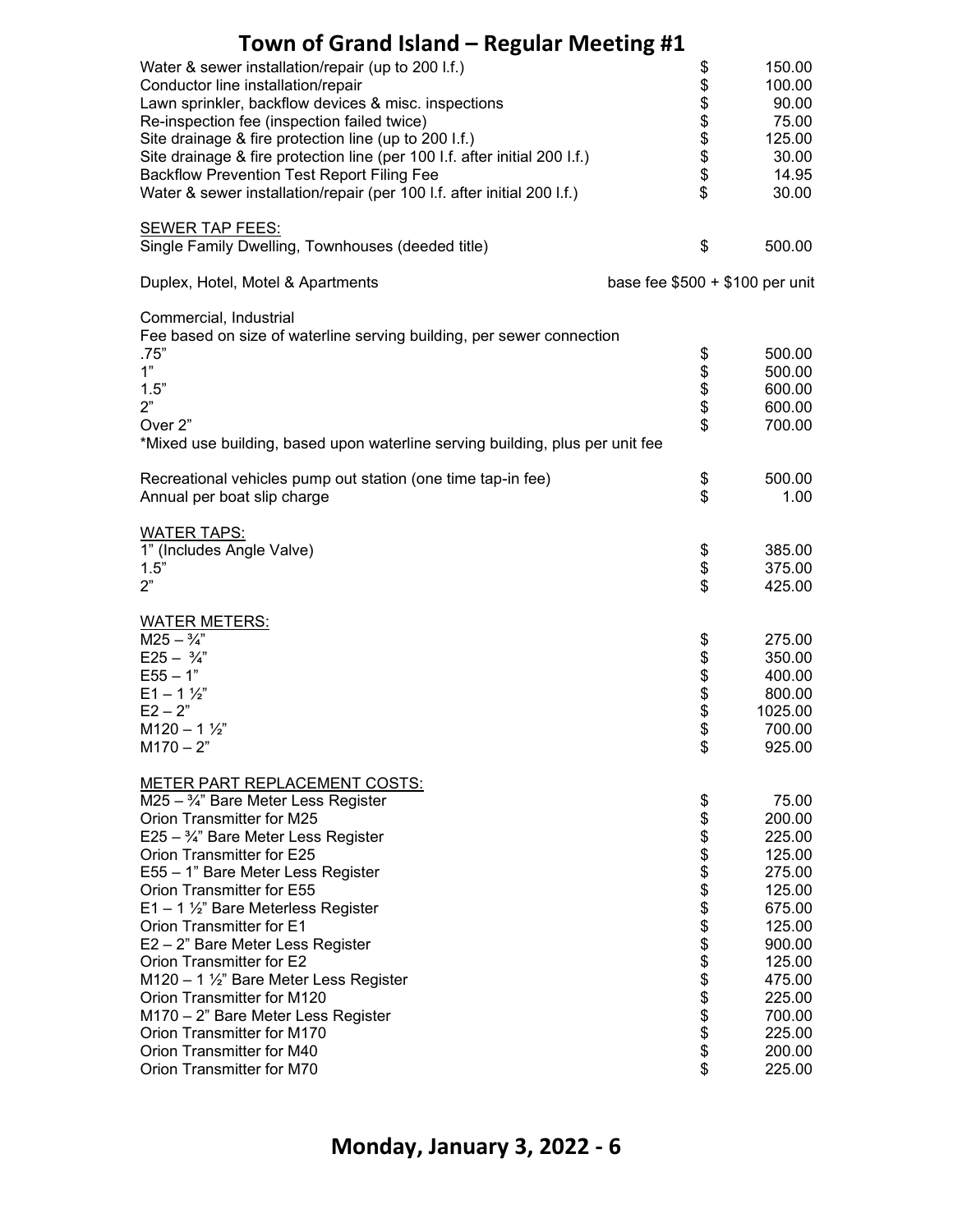| <b>TESTING WATER METERS:</b>                                                                             |             |          |  |
|----------------------------------------------------------------------------------------------------------|-------------|----------|--|
| $\frac{3}{4}$                                                                                            | \$          | 75.00    |  |
| 1"                                                                                                       | \$          | 75.00    |  |
| 1.5"                                                                                                     |             | 150.00   |  |
| 2"                                                                                                       | \$          | 200.00   |  |
| *Over 2" at prevailing rates to have it done by a private company                                        |             |          |  |
| Charge for temporary meter                                                                               |             |          |  |
| A) Charge for use                                                                                        | \$          | 45.00    |  |
| B) Deposit (refundable) - normal meter charge                                                            |             |          |  |
| <b>MISCELLANEOUS CHARGES:</b>                                                                            |             |          |  |
| Disconnect old service - water only                                                                      | \$          | 1,000.00 |  |
| Sprinkler system annual stand-by fee                                                                     |             | 150.00   |  |
| Inspection fee                                                                                           |             | 75.00    |  |
| Turn water on or off (no dig)                                                                            |             | 35.00    |  |
| Turn water on or off $(dig) + parts$                                                                     |             | 500.00   |  |
| Fee to use a fire hydrant (plus cost of the water used) - Single Site Use                                |             | 80.00    |  |
| Fee to use a fire hydrant (plus cost of the water used) - Bulk Use                                       |             | 80.00    |  |
| Fee to pump out a meter pit to obtain a meter reading                                                    |             | 80.00    |  |
| Fee to set a water meter during non-working hours                                                        |             | 100.00   |  |
| Fee for a Hydrant Flow Test                                                                              |             | 150.00   |  |
| Sewer Discharge Permit:                                                                                  |             | 100.00   |  |
| <b>Building/Zoning Verification Letters</b>                                                              | ୫୫୫୫୫୫ ୧୫୫୫ | 25.00    |  |
|                                                                                                          |             |          |  |
| <b>ZONING</b>                                                                                            |             |          |  |
| RECLASSIFICATION: (rezoning)                                                                             |             |          |  |
| Application for rezoning: (based on acreage)                                                             |             |          |  |
| Per acre for each of the first two acres or part of an acre                                              | \$          | 100.00   |  |
| For each additional acre or part of an acre over the first two                                           | \$          | 50.00    |  |
|                                                                                                          |             |          |  |
| <b>VARIANCE/ZONING BOARD OF APPEALS:</b>                                                                 |             |          |  |
| Application fee                                                                                          | \$          | 150.00   |  |
| Application for determination or interpretation from Zoning Board of Appeals                             | \$          | 60.00    |  |
|                                                                                                          |             |          |  |
| SPECIAL USE PERMIT APPLICATION FEE:<br>Initial                                                           |             | 150.00   |  |
| Renewal                                                                                                  | \$<br>\$    | 50.00    |  |
| CELLULAR TOWER PERMIT:                                                                                   |             |          |  |
| Initial                                                                                                  | \$          | 400.00   |  |
| Renewal                                                                                                  | \$          | 100.00   |  |
| <b>Tower Modifications</b>                                                                               | \$          | 200.00   |  |
|                                                                                                          |             |          |  |
| PERMANENT SIGN PERMIT:                                                                                   |             |          |  |
| Per square feet of sign face area, each side                                                             | \$          | 2.50     |  |
| Minimum fee                                                                                              | \$          | 100.00   |  |
|                                                                                                          |             |          |  |
| TEMPORARY SIGN PERMIT:                                                                                   |             |          |  |
| Application fee for each 30-day period                                                                   | \$          | 150.00   |  |
| (\$75.00 refundable if removed in 30 days - total fee forfeited after 30 days)                           |             |          |  |
| A. Waive fee for churches, schools, charitable or non-profit organizations, and individuals              |             |          |  |
| applying for personal messages (ex. Happy Birthday, Welcome Home, Congratulations, etc.)                 |             |          |  |
| B. Maximum time of two weeks                                                                             |             |          |  |
| C. Require permit to be filed and adhere to present setback requirements (55' from center line of road & |             |          |  |
| at least 5' from edge of the right-of-way).                                                              |             |          |  |

| AGRICULTURAL ANIMAL PERMIT/AGRICULTURAL ANIMAL SPECIAL USE PERMIT: |        |
|--------------------------------------------------------------------|--------|
| Initial Application                                                | 150.00 |
| Yearly Renewal                                                     | 50.00  |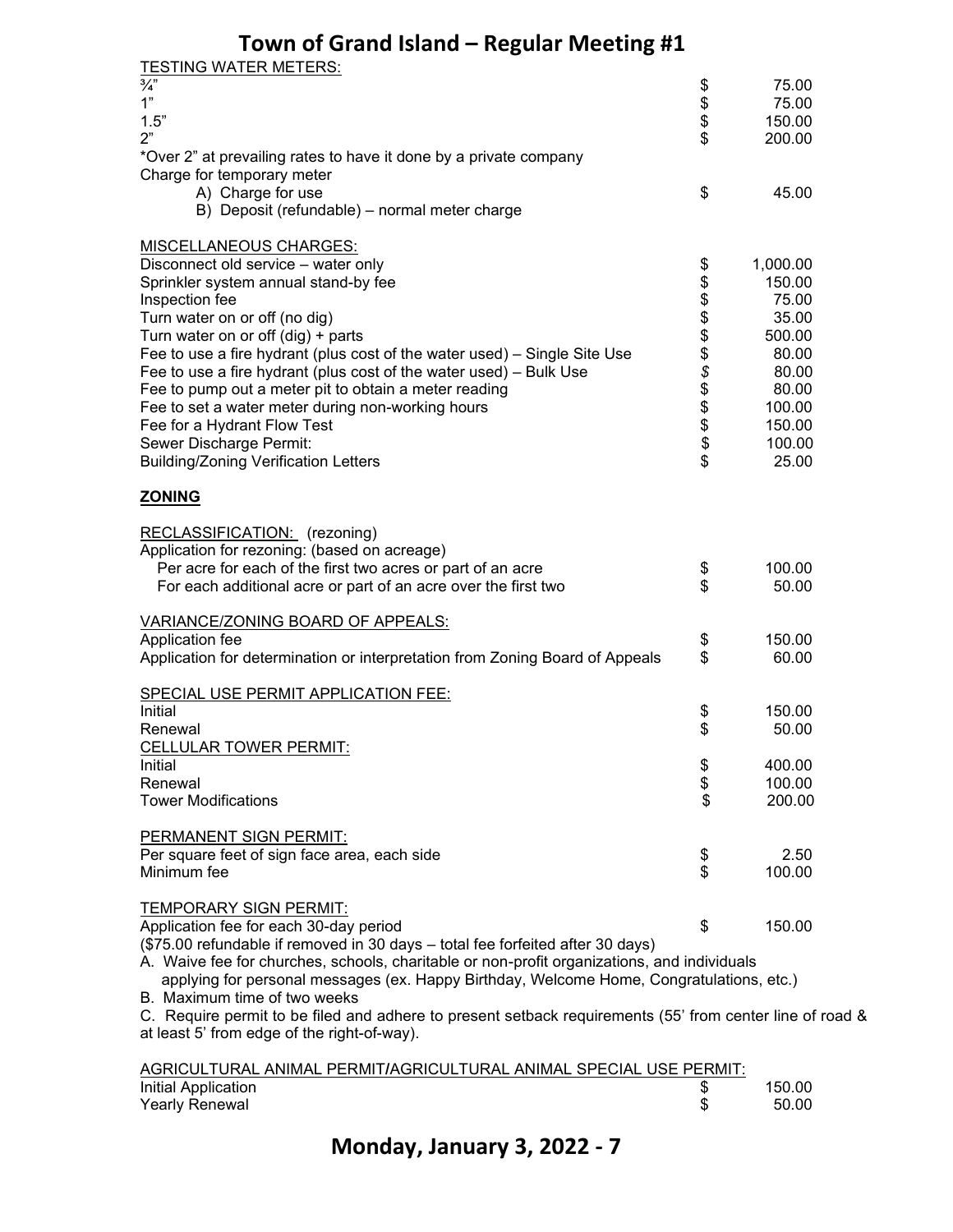### **Town of Grand Island – Regular Meeting #1 ENGINEERING**

APPLICATION FOR SITE PLAN REVIEW (BASED ON PROJECT ACREAGE):

| 1.0 acre or less<br>$1.1 - 2.0$ acres<br>$2.1 - 5.0$ acres<br>plus $\geq 3$ acres<br>$5.1 - 10.0$ acres<br>plus $\geq 6$ acres<br>10.1 acres or more<br>plus $\geq$ 11 acres<br>Sketch Plan with Planning Board<br>SEQR (SF)<br>SEQR (LF)                                                                                                                                        |                                                                                                                                    |                                                                                                                                                     |                                                                                                                                                                                                           | \$<br>\$<br>\$<br>\$<br>\$<br>\$<br>\$<br>\$<br>\$<br>$\ddot{\$}$<br>\$    | 300.00<br>400.00<br>500.00<br>150.00<br>1200.00<br>100.00<br>2000.00<br>75.00<br>200.00<br>100.00<br>300.00                 |
|----------------------------------------------------------------------------------------------------------------------------------------------------------------------------------------------------------------------------------------------------------------------------------------------------------------------------------------------------------------------------------|------------------------------------------------------------------------------------------------------------------------------------|-----------------------------------------------------------------------------------------------------------------------------------------------------|-----------------------------------------------------------------------------------------------------------------------------------------------------------------------------------------------------------|----------------------------------------------------------------------------|-----------------------------------------------------------------------------------------------------------------------------|
| <b>ENGINEERING PLANS AND SPECIFICATIONS:</b>                                                                                                                                                                                                                                                                                                                                     |                                                                                                                                    |                                                                                                                                                     |                                                                                                                                                                                                           |                                                                            | Varies                                                                                                                      |
| <b>MAPS</b><br><b>XEROX COPIES:</b><br>Map 24" x 36"<br>Tax map<br>Island map<br>Island map<br>Topographic map<br>Mylar 24" x 36"<br><b>Others</b><br><b>HEWLETT PACKARD PLOTS:</b><br><b>Color Plots</b><br>24" x 36"<br>36" x 48"<br><b>AERIAL PHOTOS:</b><br>Black & White<br>Per square foot<br>24" x 36"<br>36" x 48"<br>Color<br>Per square foot<br>24" x 36"<br>36" x 48" | $1" = 120'$<br>$1" = 1000'$<br>$1" = 2000'$<br>$1" = 100'$<br>per square foot                                                      |                                                                                                                                                     |                                                                                                                                                                                                           | \$<br>\$<br>\$\$\$\$<br>\$<br>\$<br>\$<br>\$<br>\$<br>\$<br>\$<br>\$<br>\$ | 3.00<br>3.00<br>6.00<br>3.00<br>3.00<br>10.00<br>0.50<br>12.00<br>24.00<br>2.00<br>12.00<br>24.00<br>3.00<br>18.00<br>36.00 |
| <b>PUBLIC IMPROVEMENT PERMITS:</b>                                                                                                                                                                                                                                                                                                                                               |                                                                                                                                    |                                                                                                                                                     |                                                                                                                                                                                                           |                                                                            |                                                                                                                             |
| \$0<br>to<br>\$10,000<br>to<br>\$20,000<br>to<br>\$30,000<br>to<br>\$40,000<br>to<br>\$50,000<br>to<br>\$60,000<br>to<br>\$70,000<br>to<br>\$80,000<br>to<br>\$90,000<br>to<br>Over                                                                                                                                                                                              | \$10,000<br>\$20,000<br>\$30,000<br>\$40,000<br>\$50,000<br>\$60,000<br>\$70,000<br>\$80,000<br>\$90,000<br>\$100,000<br>\$100,000 | \$600, plus<br>\$1,100, plus<br>\$1,500, plus<br>\$1,800, plus<br>\$2,000, plus<br>\$2,150, plus<br>\$2,250, plus<br>\$2,330, plus<br>\$2,400, plus | 6%<br>5% over \$10,000<br>4% over \$20,000<br>3% over \$30,000<br>2% over \$40,000<br>1.5% over \$50,000<br>1.0% over \$60,000<br>0.8% over \$70,000<br>0.7% over \$80,000<br>0.5% over \$90,000<br>2.50% |                                                                            |                                                                                                                             |
| <b>Traffic Control Signs</b>                                                                                                                                                                                                                                                                                                                                                     |                                                                                                                                    |                                                                                                                                                     |                                                                                                                                                                                                           |                                                                            | <b>Fee Varies</b>                                                                                                           |
| <b>RECREATION FEES - IN LIEU OF 10% LAND:</b><br>Major subdivision per lot<br>Minor subdivision per lot<br>Multi-family residence per unit                                                                                                                                                                                                                                       |                                                                                                                                    |                                                                                                                                                     |                                                                                                                                                                                                           | \$\$<br>\$                                                                 | 500.00<br>500.00<br>750.00                                                                                                  |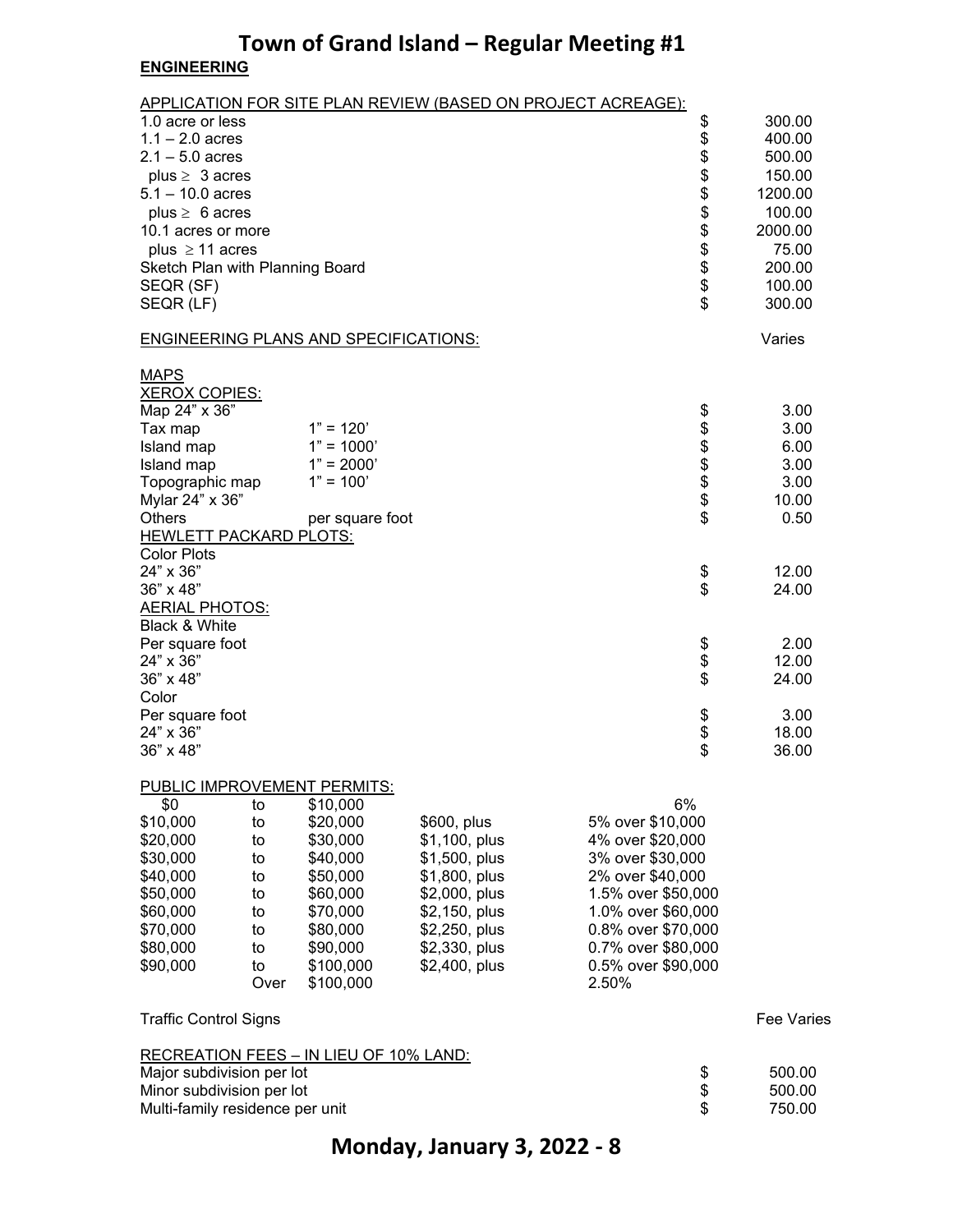| <b>SUBDIVISION FEES:</b><br><b>SPLIT</b><br>Sketch Plan with Planning Board (minor subdivision)<br>Sketch Plan with Planning Board (major subdivision)<br>Preliminary Plat Application (minor subdivision)<br>Preliminary Plat Application (major subdivision) whichever is greater<br>SEQR (SF)<br>SEQR (LF)<br><b>Public Hearing</b><br>Final Plat Application (minor subdivision)<br>Final Plat Application (major subdivision) whichever is greater<br>STORM WATER POLLUTION PREVENTION PLAN: | \$<br>\$<br>\$<br>\$<br>\$ | 200.00<br>\$30.00/lot \$100 max<br>\$30.00/lot \$400 max<br>100.00/lot<br>\$1500.00 or \$75/lot<br>100.00<br>300.00<br>125.00<br>\$25.00/lot \$100 max<br>\$1000.00 or \$50/lot |
|---------------------------------------------------------------------------------------------------------------------------------------------------------------------------------------------------------------------------------------------------------------------------------------------------------------------------------------------------------------------------------------------------------------------------------------------------------------------------------------------------|----------------------------|---------------------------------------------------------------------------------------------------------------------------------------------------------------------------------|
| For Single-Phase Residential & Commercial Development Projects ("Scheme A"):<br>0-5 Acres:<br>5-10 Acres:<br>$$500.00 + $350.00 = $850.00$<br>\$850.00 + \$300.00 for each additional 5 acres<br>$10 +$ Acres:                                                                                                                                                                                                                                                                                    | \$<br>\$                   | 500.00<br>850.00                                                                                                                                                                |
| For Multi-Phase Residential & Commercial Development Projects ("Scheme B"):<br>1. When the entire project is first being reviewed and approved by the municipality, use Scheme A<br>above to determine an initial fee based on the entire acreage of the project to be developed in<br>several phases.<br>2. Add \$500.00 for each subsequent phase after the $1st$ initial phase, to be collected at the<br>beginning of each subsequent phase.<br><b>HIGHWAY DEPARTMENT</b>                     |                            |                                                                                                                                                                                 |
| <b>HIGHWAY SPECIAL EVENT PERMIT FEE:</b>                                                                                                                                                                                                                                                                                                                                                                                                                                                          | \$                         | 25.00                                                                                                                                                                           |
| <u>TOWN CLERK</u><br><b>CODE BOOKS:</b><br>Printed by outside firms - cost determined by Vendor                                                                                                                                                                                                                                                                                                                                                                                                   |                            |                                                                                                                                                                                 |
| Minimum<br><b>CAMPSITE TRAILER LICENSE:</b><br>(or \$2.00 per camp unit)                                                                                                                                                                                                                                                                                                                                                                                                                          | \$                         | 100.00                                                                                                                                                                          |
| <u>DEATH CERTIFICATES:</u><br><b>Certified Copies</b>                                                                                                                                                                                                                                                                                                                                                                                                                                             | \$                         | 10.00                                                                                                                                                                           |
| DELINQUENT DOG FEE:                                                                                                                                                                                                                                                                                                                                                                                                                                                                               | \$                         | 10.00                                                                                                                                                                           |
| DOG ADOPTION FEE:                                                                                                                                                                                                                                                                                                                                                                                                                                                                                 | \$                         | 140.00                                                                                                                                                                          |
| DOG IMPOUNDMENT FEES AND REDEMPTION:<br>1. First Impoundment - for the first 24 hours<br>Each additional 24 hours or part<br>2. Second impoundment - for the first 24 hours<br>Each additional 24 hours or part<br>3. Third impoundment - for the first 24 hours<br>Each additional 24 hours or part                                                                                                                                                                                              | \$<br><b>88888</b>         | 30.00<br>20.00<br>50.00<br>20.00<br>75.00<br>30.00                                                                                                                              |
| DOG LICENSES:<br>Spayed/Neutered Dog (Per Year)<br>Unspayed/Unneutered Dog (Per Year)<br>Purebred Permit Fee (Per Year)<br>Exemption per dog for Citizens 65 years & older (by TB Resolution)                                                                                                                                                                                                                                                                                                     | \$\$\$\$                   | 8.00<br>16.00<br>20.00<br>5.00                                                                                                                                                  |
| EZ PASS:<br>EZ Pass On-the-Go Tag                                                                                                                                                                                                                                                                                                                                                                                                                                                                 | \$                         | 25.00                                                                                                                                                                           |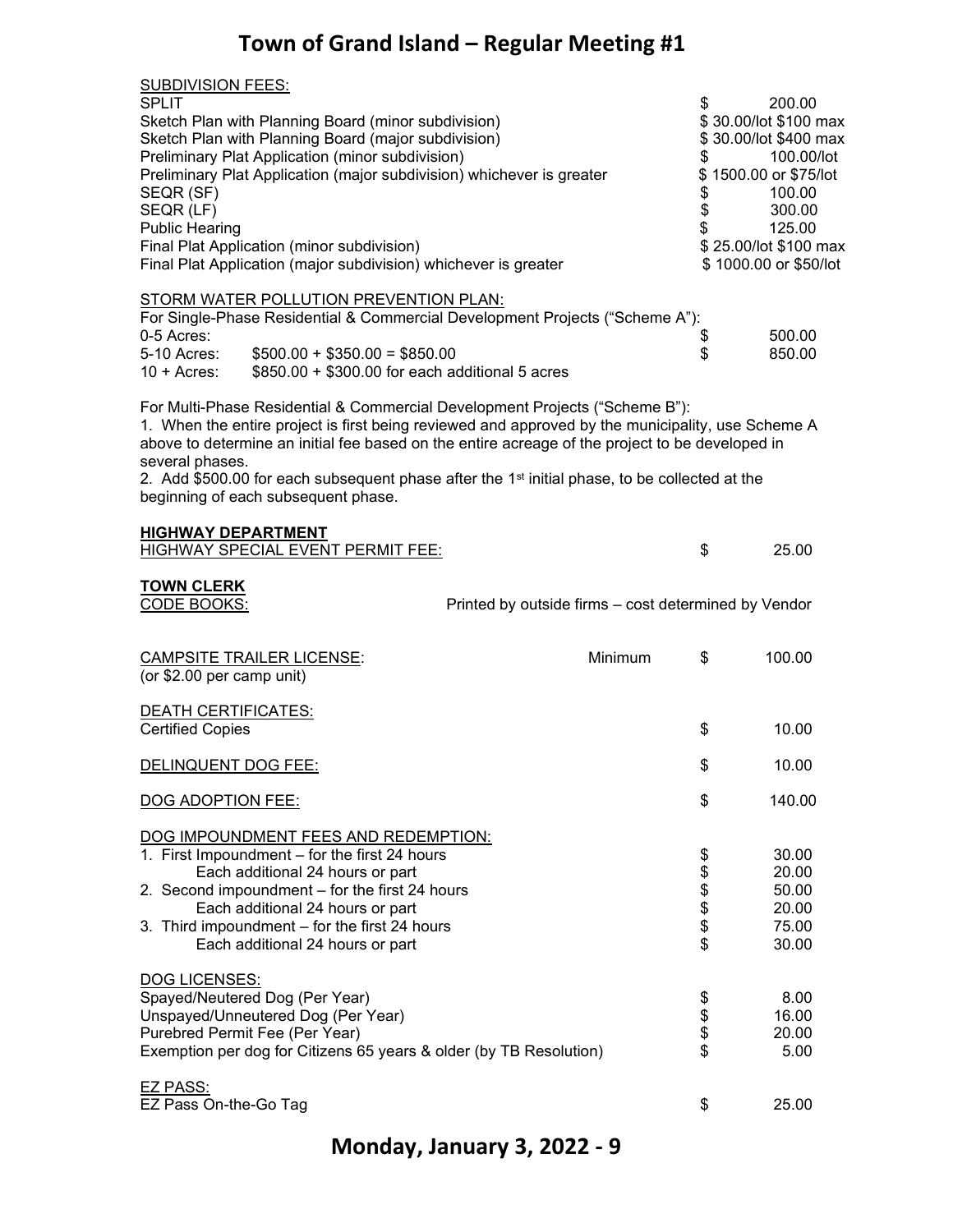| <b>FOIL REQUEST:</b>                                          |          |                     |
|---------------------------------------------------------------|----------|---------------------|
| Per page (up to $9" \times 14"$ )                             | \$       | .25                 |
| PEDDLING & SOLICITING:                                        |          |                     |
| Peddler or Solicitor - Individual                             |          | 60.00               |
| after July 1st                                                | \$       | 30.00               |
|                                                               | \$\$     |                     |
| Company - Up to Two Employees                                 |          | 100.00              |
| after July 1st                                                |          | 50.00               |
| <b>Town Sponsored Special Events</b>                          |          |                     |
| Per Employee - Must apply 5 business days prior to event      | \$       | 10.00               |
| <b>MARRIAGE LICENSES:</b>                                     |          |                     |
| <b>Certified Copies</b>                                       | \$       | 10.00               |
| MOTEL/BED & BREAKFAST LICENSE:                                |          |                     |
| Capacity of not more than 5 units                             | \$       | 40.00               |
| Capacity of not more than 10 units                            |          | 50.00               |
|                                                               |          |                     |
| Capacity of not more than 20 units                            | \$\$     | 60.00               |
| Capacity of more than 20 units                                |          | 70.00               |
| MUNICIPAL SOLID WASTE COLLECTOR: LICENSING FEE:               |          |                     |
| Application for a business                                    | \$       | 200.00              |
|                                                               |          |                     |
| <b>PASSPORT PHOTOS:</b>                                       | \$       | 7.00                |
| <b>RABIES VACCINATION FEE:</b>                                |          | Cost established    |
|                                                               |          | by Veterinarian     |
| <b>TAX BILL COPIES:</b>                                       | \$       | 0.50                |
|                                                               |          |                     |
| <b>TAXICAB LICENSE:</b>                                       |          |                     |
| Owner/Operator (Per Year)                                     |          | 60.00               |
| Operator (Per Year)                                           | \$<br>\$ | 60.00               |
|                                                               |          |                     |
| <b>RECREATION DEPARTMENT</b>                                  |          |                     |
| <b>COMMUNITY CENTER USE:</b>                                  |          |                     |
| Non-Profit/Community Organization Groups - Per Use*           | \$       | 20.00               |
| Non-Profit/Community Organization Groups - Per Year*          | \$       | 100.00              |
|                                                               |          |                     |
| *Must provide proof of Non-Profit Status or Community Service |          |                     |
| Public Rental - Hourly Rate                                   | \$       | 30.00               |
| Damaged Property                                              | \$       | <b>Market Price</b> |
|                                                               | \$       |                     |
| Cleaning Fee (if necessary, see agreement)                    |          | 15.00               |
| <b>EQUIPMENT RENTAL FEES:</b>                                 |          |                     |
| Cones:                                                        |          |                     |
| $1 - 99$                                                      | \$       | 25.00               |
| 100-200                                                       | \$       | 50.00               |
|                                                               |          |                     |
| Barricades:                                                   |          |                     |
| $1 - 6$                                                       | \$<br>\$ | 25.00               |
| 7 or more                                                     |          | 50.00               |
| <b>Replacement Costs:</b>                                     |          |                     |
| Cones:                                                        |          |                     |
| 12" cone - per cone                                           |          |                     |
|                                                               | \$       | 6.90                |
| 28" cones - per cone                                          | \$       | 23.50               |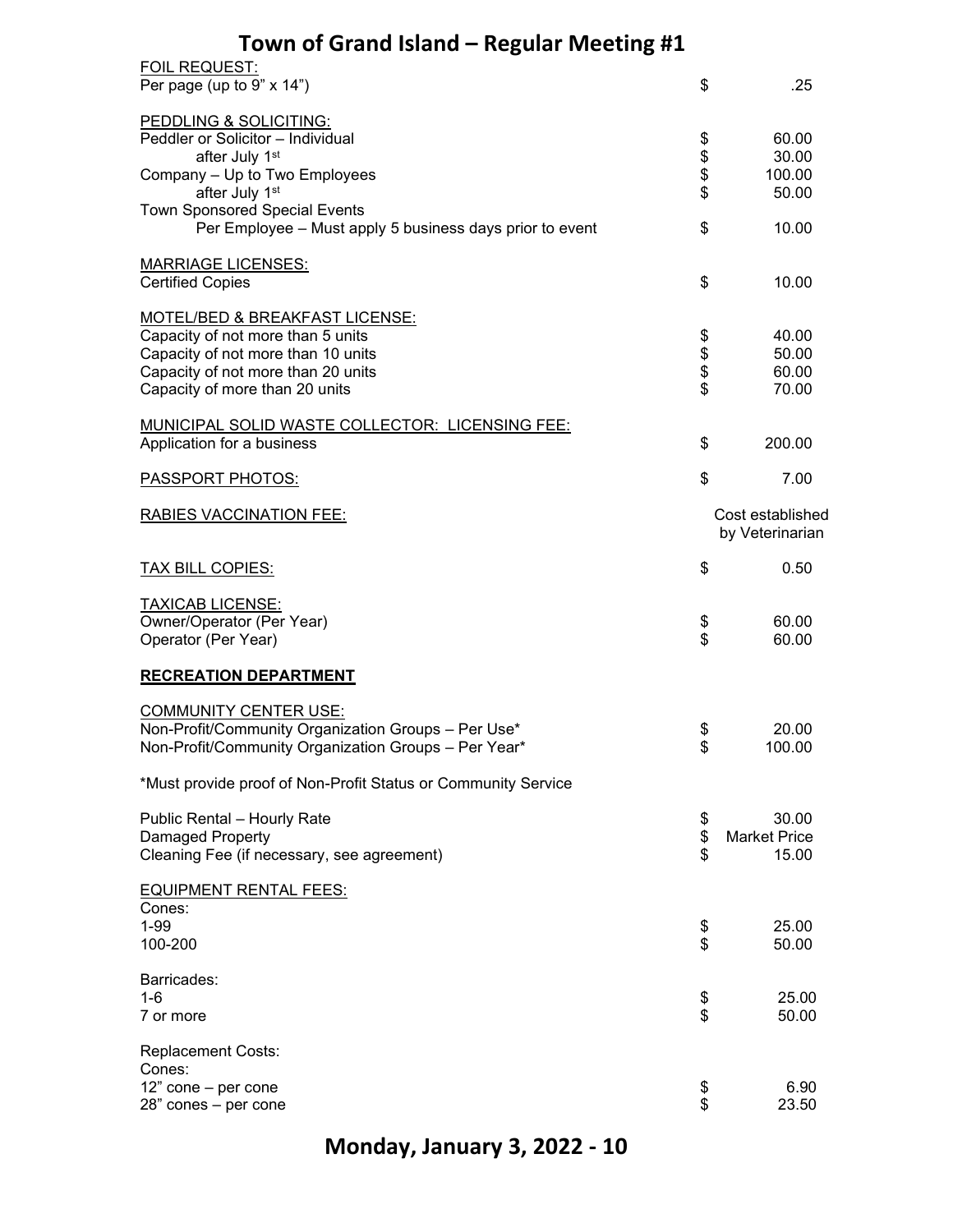| Barricades:<br><b>Full Barricade</b><br>Barricade A Frame (each)<br>Barricade Rail (each)                                                                        |                                          | \$<br>\$<br>\$            | 139.30<br>28.85<br>81.60       |
|------------------------------------------------------------------------------------------------------------------------------------------------------------------|------------------------------------------|---------------------------|--------------------------------|
| Late Fess:<br>User will be charged the full cost of rental for each day items are late                                                                           |                                          |                           |                                |
| Delivery Fees:<br>Drop Off and Pick Up from One Location<br>(All items rented must be together at one location)                                                  |                                          | \$                        | 15.00                          |
| Each additional location<br>(Includes Drop Off and Pick Up)                                                                                                      |                                          | \$                        | 5.00                           |
| YOUTH PROGRAMS:<br>All prices are per child, per session. Details can be found on the Recreation Department<br>website, summer program booklet or program flyer. |                                          |                           |                                |
| Sports Craze                                                                                                                                                     |                                          |                           | 35.00                          |
| <b>Swim Lessons</b>                                                                                                                                              |                                          | \$\$\$\$                  | 35.00                          |
| <b>Private Swim Lessons</b>                                                                                                                                      |                                          |                           | 40.00                          |
| Junior Staff in Training                                                                                                                                         |                                          |                           | 55.00                          |
| <b>Field Trips</b>                                                                                                                                               | Priced according to attraction & bussing |                           |                                |
| <b>February Break</b>                                                                                                                                            | Priced according to attraction & bussing |                           |                                |
| All Other Youth Programs                                                                                                                                         |                                          | \$                        | 25.00                          |
| <b>ADULT PROGRAMS:</b>                                                                                                                                           |                                          |                           |                                |
| <b>Adult Leagues:</b>                                                                                                                                            | League Fee:                              | Forfeit Fee (refundable): |                                |
| Adult league fees are priced per team unless otherwise noted.                                                                                                    |                                          |                           |                                |
| Coed Soccer                                                                                                                                                      | \$250.00                                 | \$50.00                   |                                |
| Coed Golf                                                                                                                                                        | \$35.00 per person +                     |                           | Included in league price       |
|                                                                                                                                                                  | applicable course fees                   |                           |                                |
| Women's Volleyball                                                                                                                                               | \$250.00                                 | \$30.00                   |                                |
| Men's Volleyball                                                                                                                                                 | \$250.00                                 | \$30.00                   |                                |
| Men's Basketball                                                                                                                                                 | \$250.00                                 | \$80.00                   |                                |
| Women's Softball                                                                                                                                                 | \$250.00                                 | \$42.00                   |                                |
| Men's Softball                                                                                                                                                   | \$250.00                                 | \$42.00                   |                                |
| <b>Adult Programs:</b><br>All prices are per adult, per session.                                                                                                 |                                          |                           |                                |
| Pickleball (summer)                                                                                                                                              |                                          | \$<br>\$                  | 35.00                          |
| Pickleball (fall/winter)                                                                                                                                         |                                          |                           | 40.00                          |
| <b>PARKS DEPARTMENT</b>                                                                                                                                          |                                          |                           |                                |
| Additional Field Requests (newly laid out and prepared)                                                                                                          |                                          | \$                        | 100.00/field                   |
| <b>ADMINISTRATION FEE:</b><br><b>Grand Island Organizations</b><br>Non-Grand Island Organizations                                                                |                                          | \$<br>\$                  | 100.00/season<br>300.00/season |
| NO SHOW FEE:<br><b>Baseball/Softball Diamonds</b>                                                                                                                |                                          | \$                        | 25.00/occurrence               |
| Off Island Fundraiser/Event Fee                                                                                                                                  |                                          | \$                        | 100.00/occasion                |
| Off Island Sponsored Camps, Clinics, Academies, Shows, etc. Fee                                                                                                  |                                          | \$                        | 150.00/occasion                |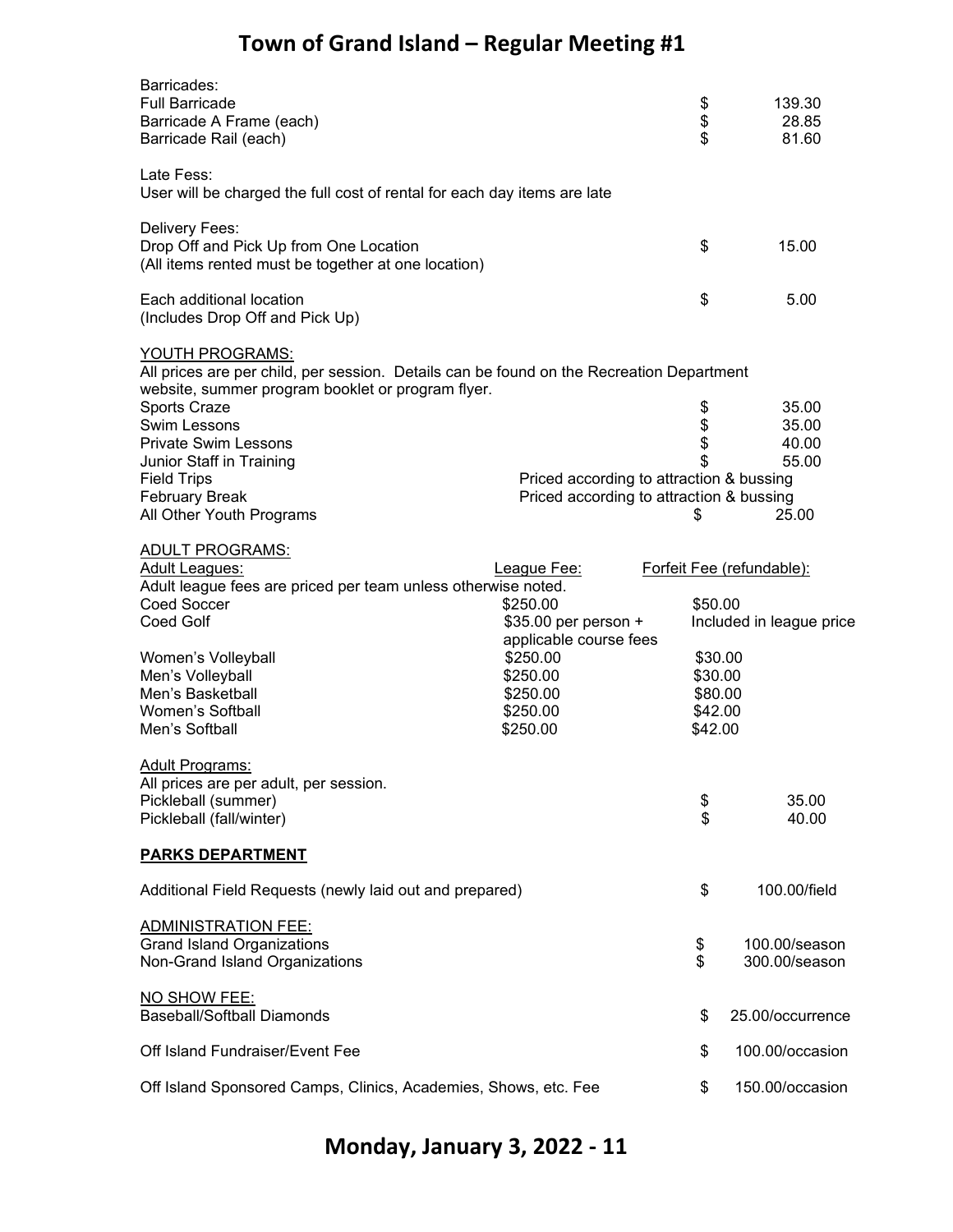CONCESSION STAND AT VETERANS PARK:

Daily Usage **3 25.00** 

The interpretation, application and enforcement of the provisions of this fee schedule are the minimum requirements necessary for the protection of the health, safety and general welfare of the Town of Grand Island. The fees established reflect the administration costs of processing such permits and will be subject to review by the Town as needed.

| <b>PAVILION FEES:</b>                                                      |          |                                       |
|----------------------------------------------------------------------------|----------|---------------------------------------|
| Pavilion #1-Large: North end near softball fields                          | \$<br>\$ | 50.00 Resident<br>100.00 Non-resident |
| Pavilion #2-Large: Middle of park / off lot #5                             | \$<br>\$ | 50.00 Resident<br>100.00 Non-resident |
| Pavilion #3-Small: East side of park / past Miracle League                 | \$       | 25.00 Resident<br>50.00 Non-resident  |
| WEEKEND/HOLIDAY FIELD PREPARATION FEE:                                     |          |                                       |
| Travel Baseball, Softball, Soccer<br>Grand Island Little League Tournament | \$<br>Տ  | 30.00/field<br>20.00/field            |
| <b>SUPERVISOR'S OFFICE:</b>                                                |          |                                       |
| GAZEBO:                                                                    |          |                                       |
| One Time Use                                                               | \$       | 20.00                                 |
| <b>WATER/WASTEWATER DEPARTMENT</b>                                         |          |                                       |
| FINAL STATEMENT FOR ATTORNEY - PROPERTY CLOSING:                           |          |                                       |
| Per Statement                                                              | \$       | 5.00                                  |
| <b>RENTS RELEVIED:</b><br><b>Water Rents Relevied</b>                      |          | 7.50                                  |
| <b>Sewer Rents Relevied</b>                                                | \$       | 7.50                                  |
| <b>DISPOSAL CHARGE:</b>                                                    |          |                                       |
| Per 1000 gallons                                                           | \$       | 30.00                                 |
| <b>ADMINISTRATION FEE:</b><br>Water Bill Only-per Quarterly Bill           | \$       | 3.00                                  |
|                                                                            |          |                                       |

#### **Designate Harassment Complaint Officers**

• To designate the Town Attorney and Susan Seifert as Harassment Complaint Officers for 2022 as required by Human Resources Policy & Procedures Manual.

#### **Fair Housing Officer**

• To designate Peter Marston as the Fair Housing Officer for 2022.

#### **Investment Policy**

• To adopt the attached investment policy for 2022:

This policy applies to all the Town's money which is available for investment on its own behalf.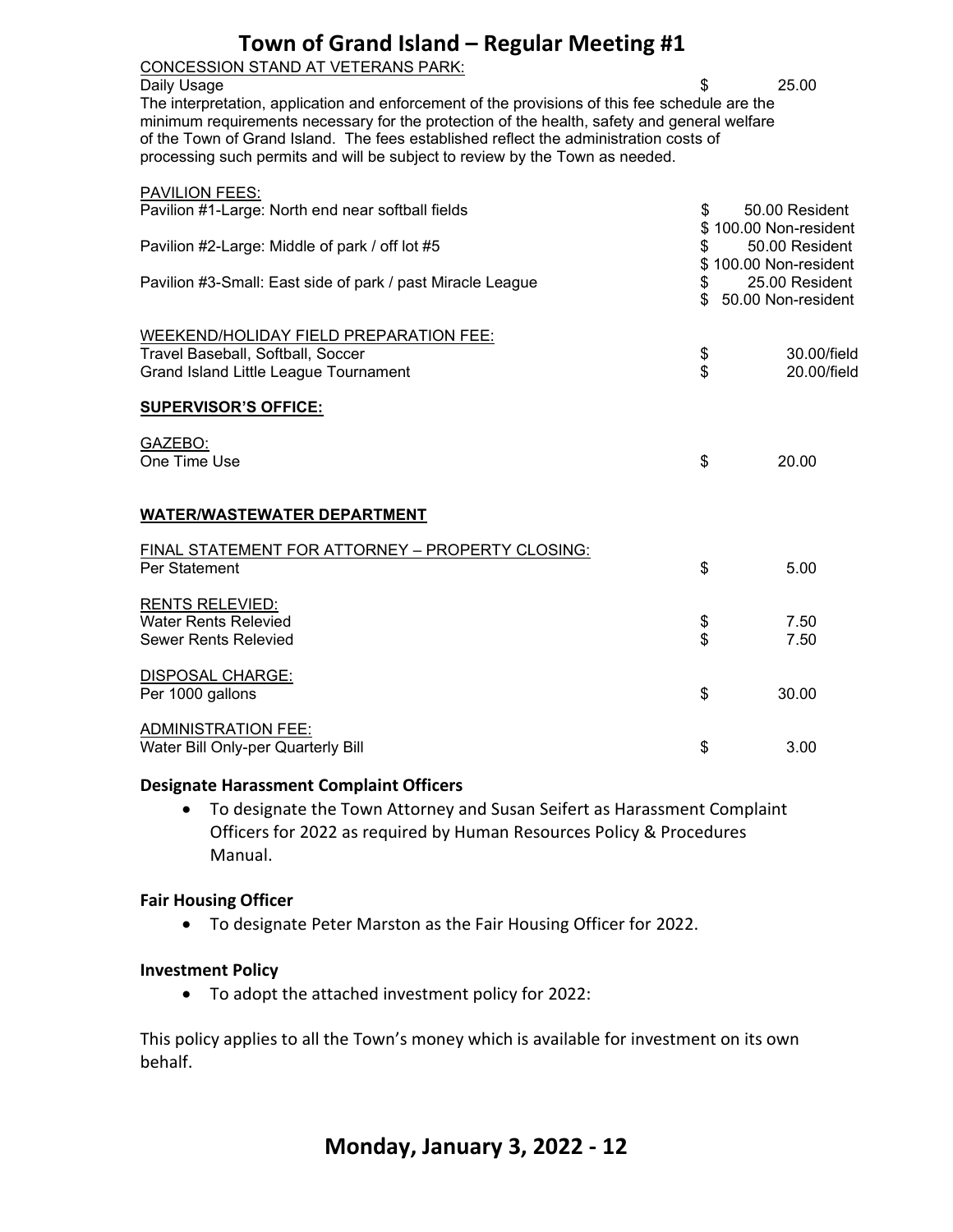The objectives of the Town's investments are:

- a) to conform with all applicable legal requirements
- b) to safeguard principal
- c) to provide sufficient liquidity to meet operating requirements
- d) to obtain a reasonable rate of return

Responsibility for administering the investment program is delegated to the Town Accountant, who shall maintain a record or investments, including descriptions and amounts, transaction dates, earnings and any other pertinent information. Investments shall be those which a prudent person would make under prevailing circumstances in the best interests of the Town. They shall be made after solicitation of at least three bids.

Funds may be invested in:

- a) Certificates of deposit placed in a commercial bank authorized to do business in New York State
- b) Obligations of New York State
- c) Obligations of the United States Government
- d) Obligations of agencies of the United States Government if principal and interest are guaranteed by the Federal Government
- e) Repurchase agreements involving obligations of the United States or its agencies
- f) Time deposits and demand deposits in a commercial bank authorized to do business in New York State

Repurchase agreements must be subject to a Master Repurchase Contract and are limited to banks or trust companies authorized to do business in New York State and primary reporting dealers. Investments may be made directly with an authorized trading partner or by using an ongoing investment program with an authorized trading partner pursuant to a contract authorized by the Town Board.

Certificates of deposit and time deposits, in excess of amounts insured by the Federal Deposit Insurance Act, shall be secured by obligations of: The United States or its agencies, if principal and interest are guaranteed by the United States; New York State; municipal corporations and school districts of the state.

The Town shall annually designate depositories for the Town's funds. Such depositories shall be commercial banks authorized to do business in New York State. Each authorized bank shall execute a security agreement which will provide that collateral is pledged for the Town's deposits. The collateral may be held by the depository bank or by another bank, but in either case a custodial agreement must be executed to acknowledge that the pledged collateral is held by that bank as agent of and custodian for the Town.

#### **Procurement Policy**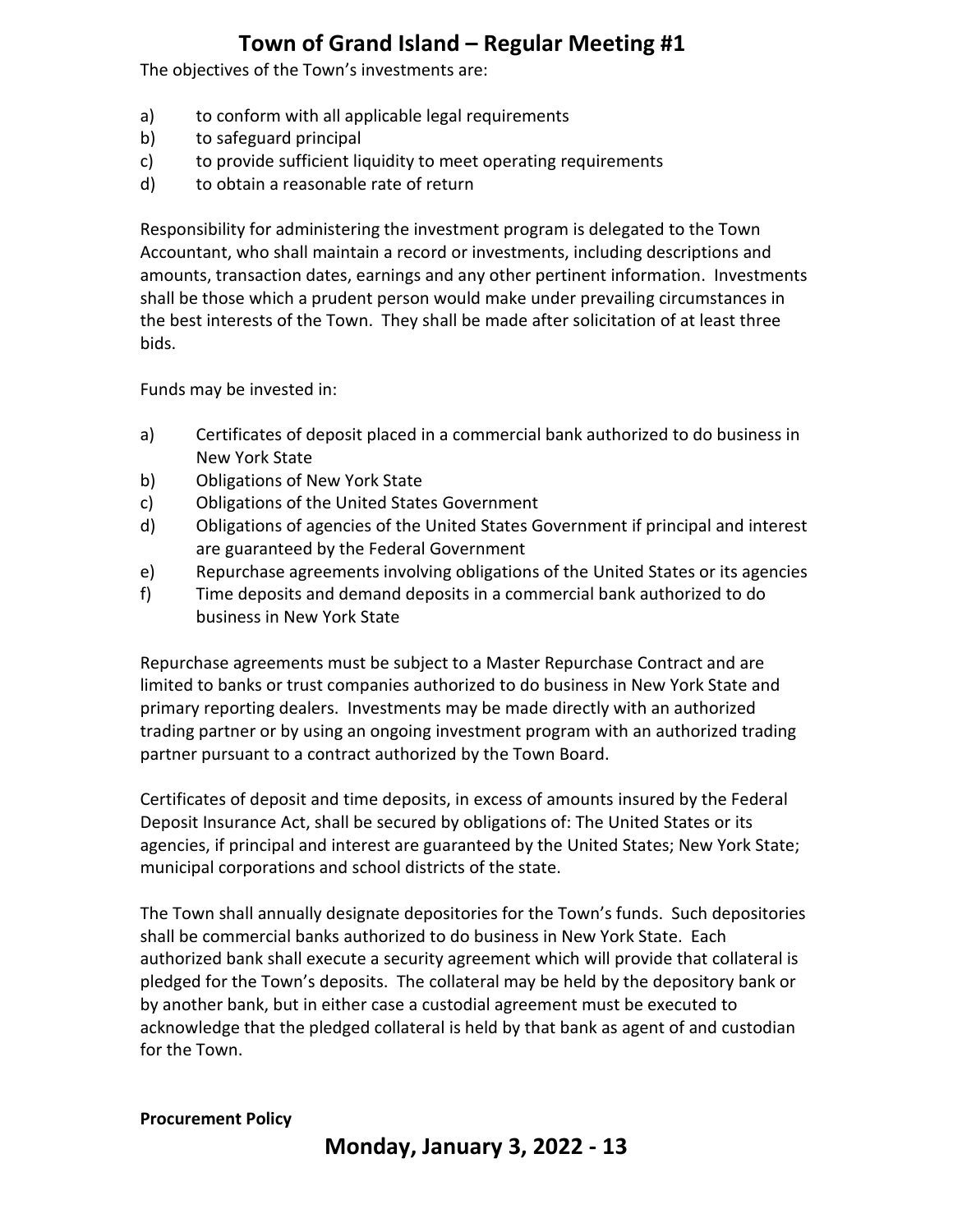• To adopt the attached Procurement Policy for 2022:

WHEREAS, Section 104-b of the General Municipal Law ("GML") procedures governing all procurement of goods and services not subject to the bidding requirements of GML, §103 or any other law; and

 WHEREAS, comments have been solicited from those officers of the Town involved with procurement.

NOW, THEREFORE, be it RESOLVED: That the Town of Grand Island does hereby adopt the following procurement policies and procedures:

- GUIDELINE 1. Every prospective purchase of goods or services shall be evaluated to determine the applicability of GML, §103. Every Town officer, board, department head or other personnel with the requisite purchasing authority (hereinafter Purchaser) shall estimate the cumulative amount of the items of supply or equipment needed in a given fiscal year. That estimate shall include the canvass of other Town departments and past history to determine the likely value of the commodity to be acquired. The information gathered and conclusions reached shall be documented and kept with the file or other documentation supporting the purchase activity.
- GUIDELINE 2. All purchases of a) supplies or equipment which will exceed \$20,000 in the fiscal year or b) public works contracts over \$35,000 shall be formally bid pursuant to GML, §103.
- GUIDELINE 3. All estimated purchases of:
	- Less than \$20,000 but greater than \$10,000 requires a written Request for Proposal and written quotes from 3 vendors.
	- Less than \$10,000 but greater than \$3,000 requires an oral request for the goods and written quotes from 2 vendors.
	- Less than \$3,000 is left to the discretion of the purchaser.

All estimated public works contracts of:

Less than \$35,000 but greater than \$10,000 requires a written Request for Proposal and written proposals from 3 contractors.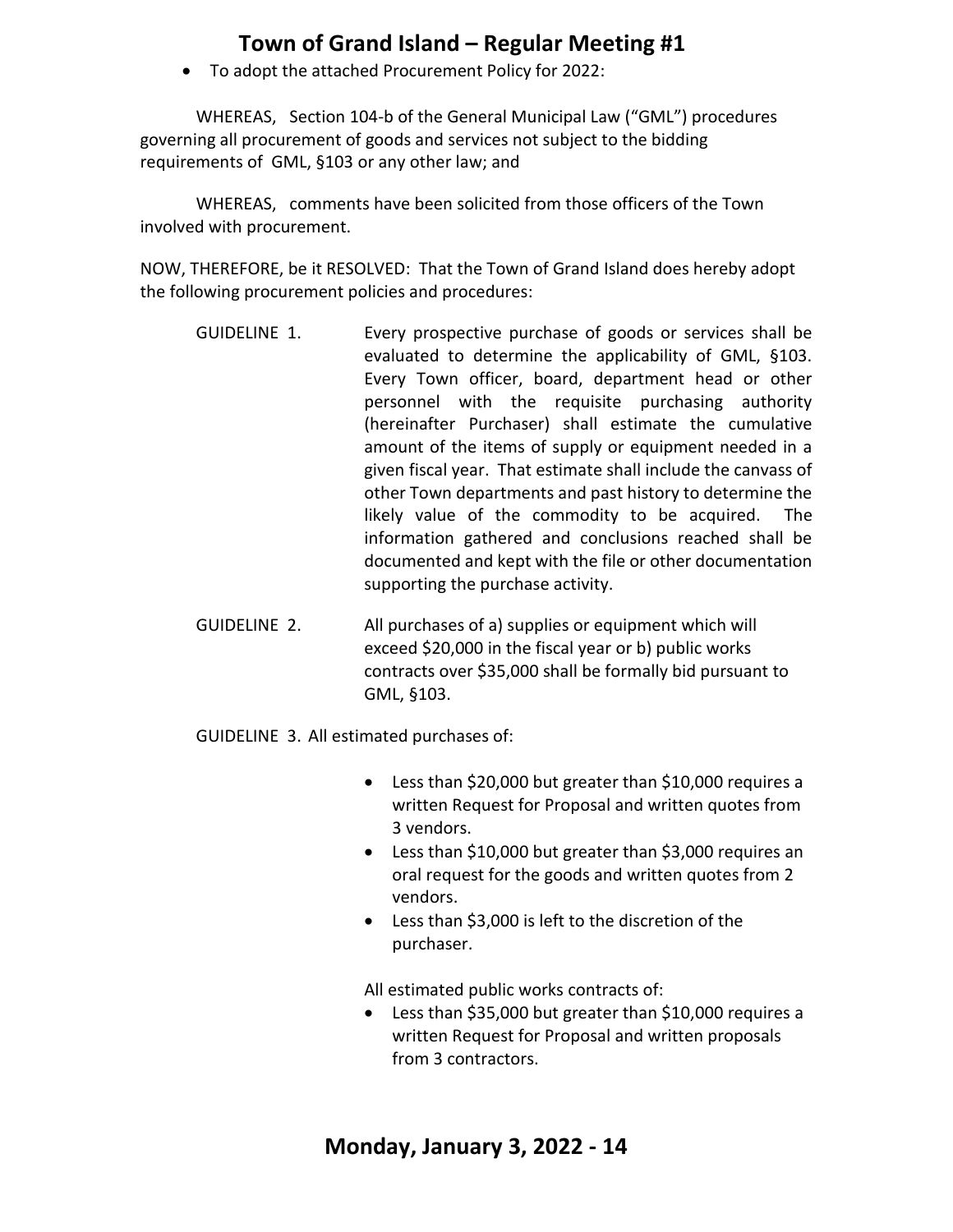- Less than \$10,000 but greater than \$3,000 requires a written Request for Proposal and written quotes from 2 contractors.
- Less than \$3,000 is left to the discretion of the purchaser.
- GUIDELINE 4. All written Requests for Proposals shall describe the desired goods, quantity and the particulars of delivery. The Purchaser shall compile a list of all vendors from whom written/oral quotes have been requested and the written quotes offered.

All information gathered in complying with the procedures of this Guideline shall be preserved and filed with the documentation supporting the subsequent purchase or public works contract.

- GUIDELINE 5. The lowest responsible proposal or quote shall be awarded the purchase or public works contract unless the purchaser prepares a written justification providing reasons why it is in the best interest of the Town and its taxpayers to make an award to other than the low bidder. If a bidder is not deemed responsible, facts supporting that judgment shall be documented and filed with the record supporting the procurement.
- GUIDELINE 6. A good faith effort shall be made to obtain the required number of proposals or quotations. If the purchaser is unable to obtain the required number of proposals or quotations, the Purchaser shall document the attempt made at obtaining the proposals. In no event shall the inability to obtain the proposals or quotes be a bar to the procurement.
- GUIDELINE 7. Except when directed by the Town Board, no solicitation of written proposals or quotations shall be required under the following circumstances:
	- a) Acquisition of professional services;
	- b) Emergencies;
	- c) Sole source situations;
	- d) Goods purchased from agencies for the blind or severely handicapped;
	- e) Goods purchased from correctional facilities;
	- f) Goods purchased from another governmental agency;
	- g) Goods purchased at auction;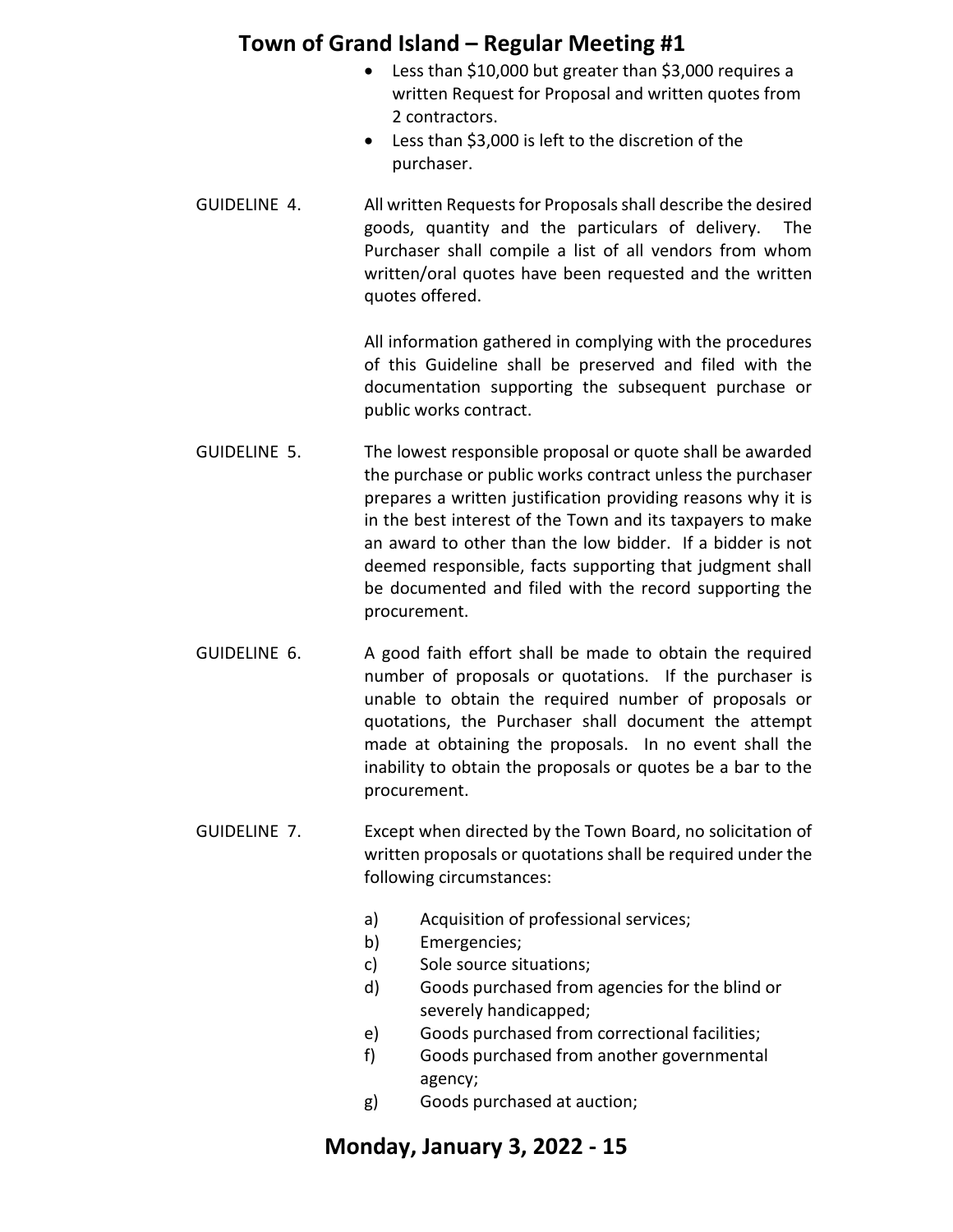- h) Purchases pursuant to State or County bid
- i) Best Value and "Piggybacking" Procurement.

While such goods and services are not required by law to be procured by competitive bidding, they must still be procured in a manner so as to assure the prudent and economical use of public moneys in the best interests of the taxpayers, to facilitate the acquisition of goods and services of maximum quality at the lowest possible cost under the circumstances, and to guard against favoritism, improvidence, extravagance, fraud and corruption. Documentation supporting the basis for such exceptions along with information gathered and conclusions reached shall be developed and kept with the file.

- GUIDELINE 8. Acquisition of professional services: While competitive bidding is not required for the procurement of professional services which involve specialized skill, training, and expertise; use of professional judgement or discretion; and/or a high degree of creativity, as a general rule, for professional engagements expected to exceed \$20,000 in value, the Town will seek alternative proposals or quotations be obtained by use of written requests for proposals (RFPs). Such RFPs shall be developed periodically, and at least once in every 8-year period, to provide competitive pricing and the opportunity for competition when spending public funds. As part of this process, written agreements between the Town and professional service providers shall specify the contract period, detail the service to be provided and state the basis for compensation for those services. Notwithstanding the foregoing, the Town Board may, when properly justified in the public interest, determine that the solicitation of alternative proposals or quotations will not be in the best interest of the Town.
- GUIDELINE 9: Best Value and "Piggybacking" Procurement: The Town Board authorizes the procurement of purchase contracts consistent with the "best value" standard as provided by New York General Municipal Law § 103[1], which is the basis for awarding eligible contracts to the responsive and responsible offeror which optimizes quality, cost and efficiency, as measured to the extent possible by objective and quantifiable analysis. The Town Supervisor shall determine and recommend to the Town Board those purchase contracts that should be procured on the basis of the best value standard and shall develop the criterion for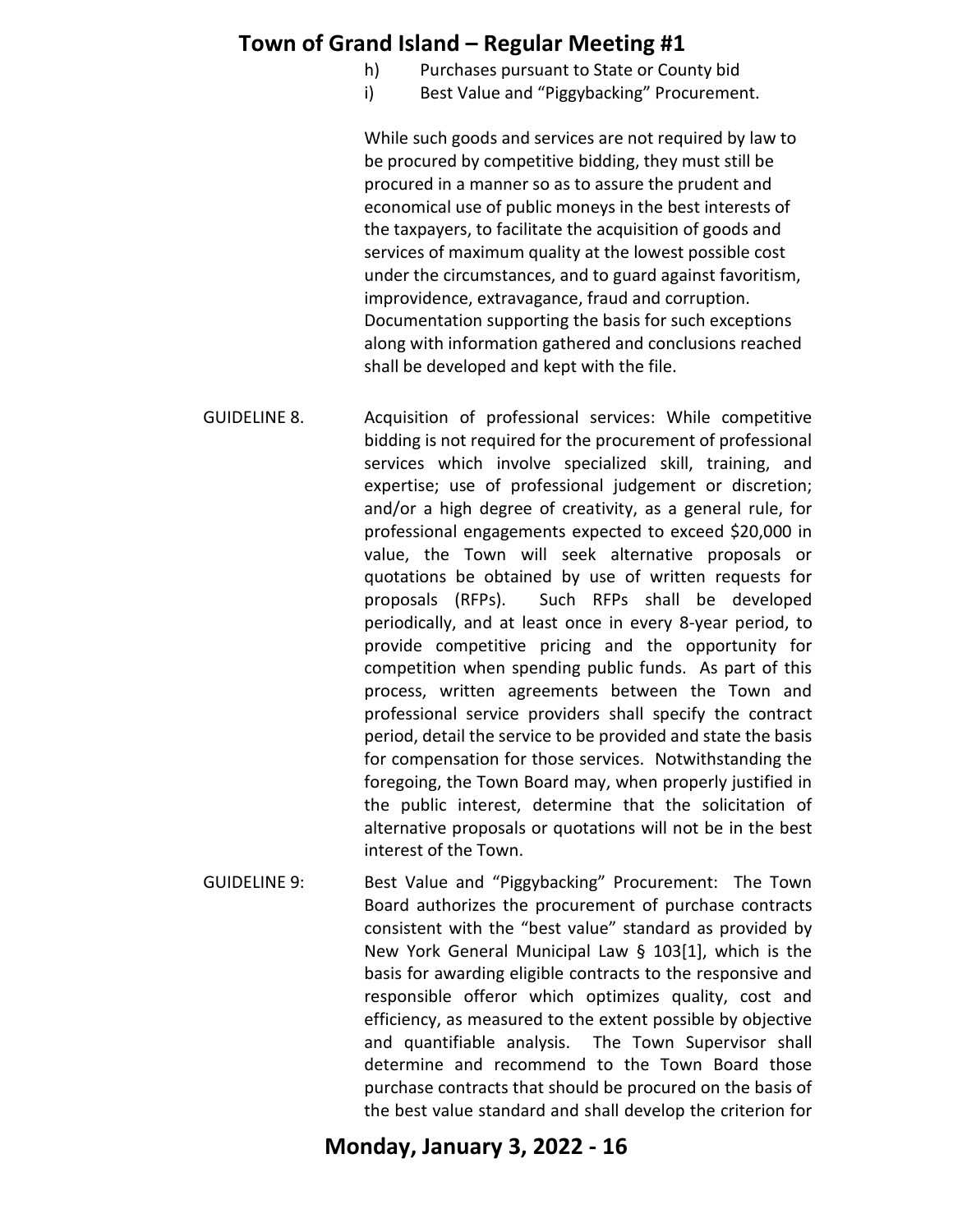award thereunder. In addition, the Town Board authorizes the procurement of apparatus, materials, equipment or supplies, or contracts for services related to the installation, maintenance or repair of apparatus, materials, equipment, and supplies, through the use of a contract let by the United States of America or any agency thereof, any state or any other political subdivision or district therein if such contract was let to the lowest responsible bidder or on the basis of best value in a manner consistent with New York General Municipal Law § 103 and made available for use by other governmental entities. The Town Supervisor shall determine and recommend to the Town Board those contracts that should be procured in this manner.

GUIDELINE 10. This policy shall be reviewed annually by the Town Board at its organizational meeting or as soon thereafter as is reasonably practicable.

#### **Justice Court – Monthly Payment to New York State**

• To authorize the payment to the NYS Office of the Comptroller, Justice Court Fund, upon receipt of the monthly invoice from their office. The Town Justice Court turns over the funds collected by their office in the first week of the month following the month the funds are paid to them. The NYS Office of the Comptroller then bills the Town for the State and County share of these funds within the following week. Sending our payment to the State upon receipt of their invoice will avoid any delays caused by our audit date and ensure that the State and County receive their funds in a more timely fashion.

### **Legal Holidays**

- To authorize all town offices to be closed in observance of the following holidays as set forth in the various bargaining units:
	- Friday, December 31, 2021 New Year's Day Monday, January 17, 2022 Martin Luther King Day Monday, February 21, 2022 President's Day Friday, April 15, 2022 Good Friday (1/2 day) Monday, May 30, 2022 Memorial Day Monday, July 4, 2022 **Independence Day** Monday, September 5, 2022 Labor Day Monday, October 10, 2022 Columbus Day Friday, November 11, 2022 Veteran's Day Thursday, November 24, 2022 Thanksgiving Friday, November 25, 2022 Day after Thanksgiving Friday, December 23, 2022 Christmas Eve Monday, December 26, 2023 Christmas Day Friday, December 30, 2022 New Year's Eve (1/2 day) Monday, January 2, 2023 New Year's Day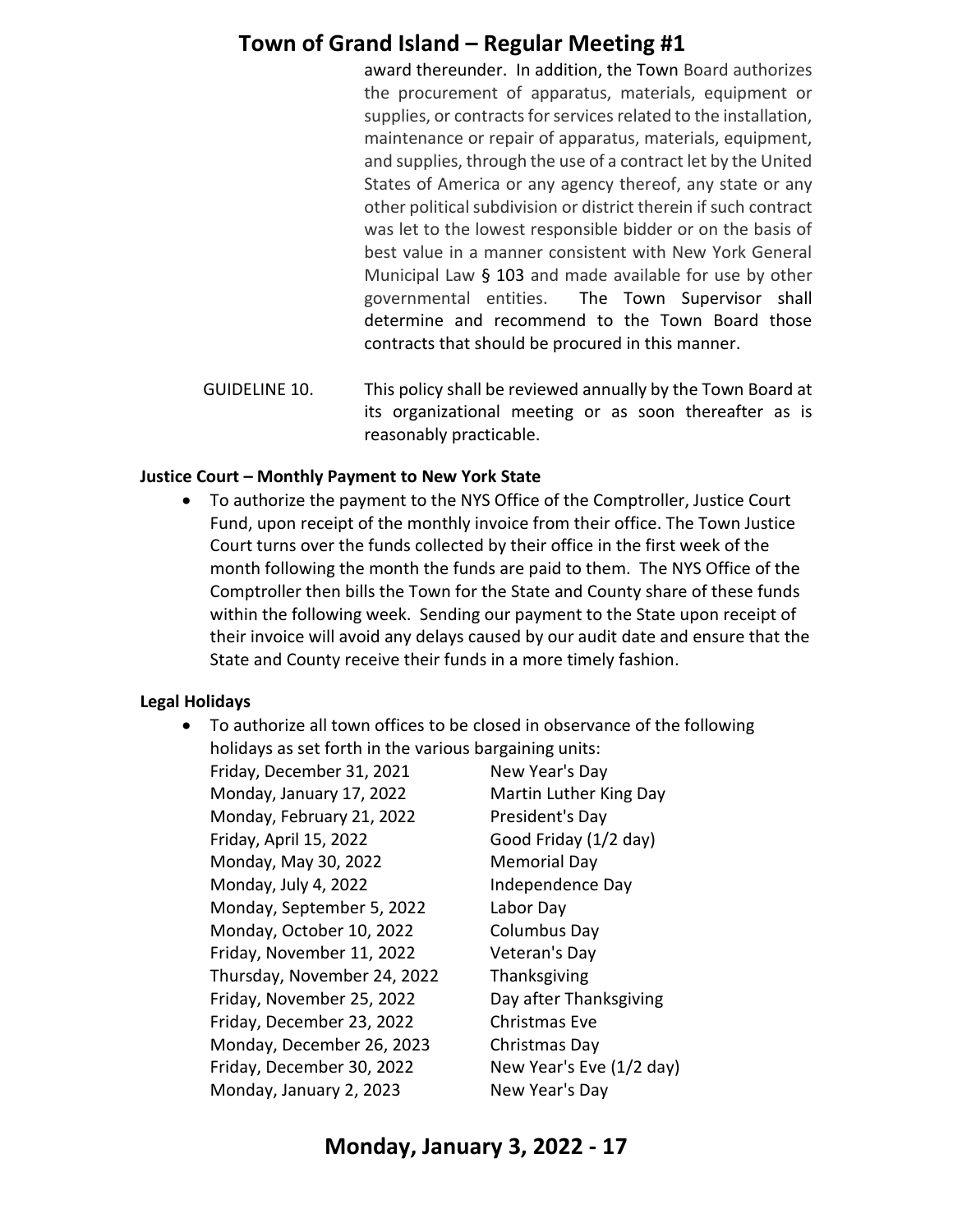#### **Payroll Dates**

• To authorize the Supervisor to set the payroll date as every other Thursday, commencing Thursday, January 13, 2022.

#### **Authorization – Petty Cash Funds**

• To authorize petty cash funds as follows for the year 2022:

| Town Clerk:                  | \$700.00 |
|------------------------------|----------|
| Sewer & Water Department     | \$150.00 |
| <b>Town Justices</b>         | \$200.00 |
| <b>Highway Department</b>    | \$125.00 |
| <b>Recreation Department</b> | \$100.00 |
| <b>Parks Department</b>      | \$100.00 |

#### **Continuing Disclosure Compliance Procedures and Post-Issuance Tax Compliance Procedures**

• To adopt the following Continuing Disclosure Compliance Procedures and Post-Issuance Tax Compliance Procedures for Tax-Exempt Bonds and Notes for 2022:

#### **RESOLUTION, ADOPTING SEC-DRIVEN CONTINUING DISCLOSURE COMPLIANCE PROCEDURES**

WHEREAS, Securities Exchange Commission ("SEC") Rule 15c2-12 (the "Rule") generally prohibits underwriters from purchasing or selling municipal securities unless the issuer of such securities has entered into a continuing disclosure obligation; and

WHEREAS, the Town is a periodic issuer of municipal securities and thus has entered into continuing disclosure obligations (or will do so) from time to time; and

WHEREAS, Hodgson Russ LLP, as bond counsel to the Town, has prepared and has recommended that the Town adopt certain SEC-driven continuing disclosure compliance procedures; and

WHEREAS, the Town Board deems it to be in the best interest of the Town to adopt formal written procedures to help ensure continuing disclosure compliance, and to designate an official responsible for ensuring that such procedures are followed.

NOW THEREFORE, BE IT RESOLVED, that the Town hereby adopts the continuing disclosure compliance procedures that are attached hereto as "Schedule A" and resolves to be governed thereby; and be it further

RESOLVED, that such procedures will be placed in the official records, files and minutes of the Town and adhered to going forward; and be it further

RESOLVED, that this resolution shall take effect immediately upon its adoption.

Schedule A Continuing Disclosure Compliance Procedures for Tax-Exempt Bonds and Notes

**a.** Purpose**:** The purpose behind implementation of these continuing disclosure compliance procedures is to ensure that the Town of Grand Island, Erie County, New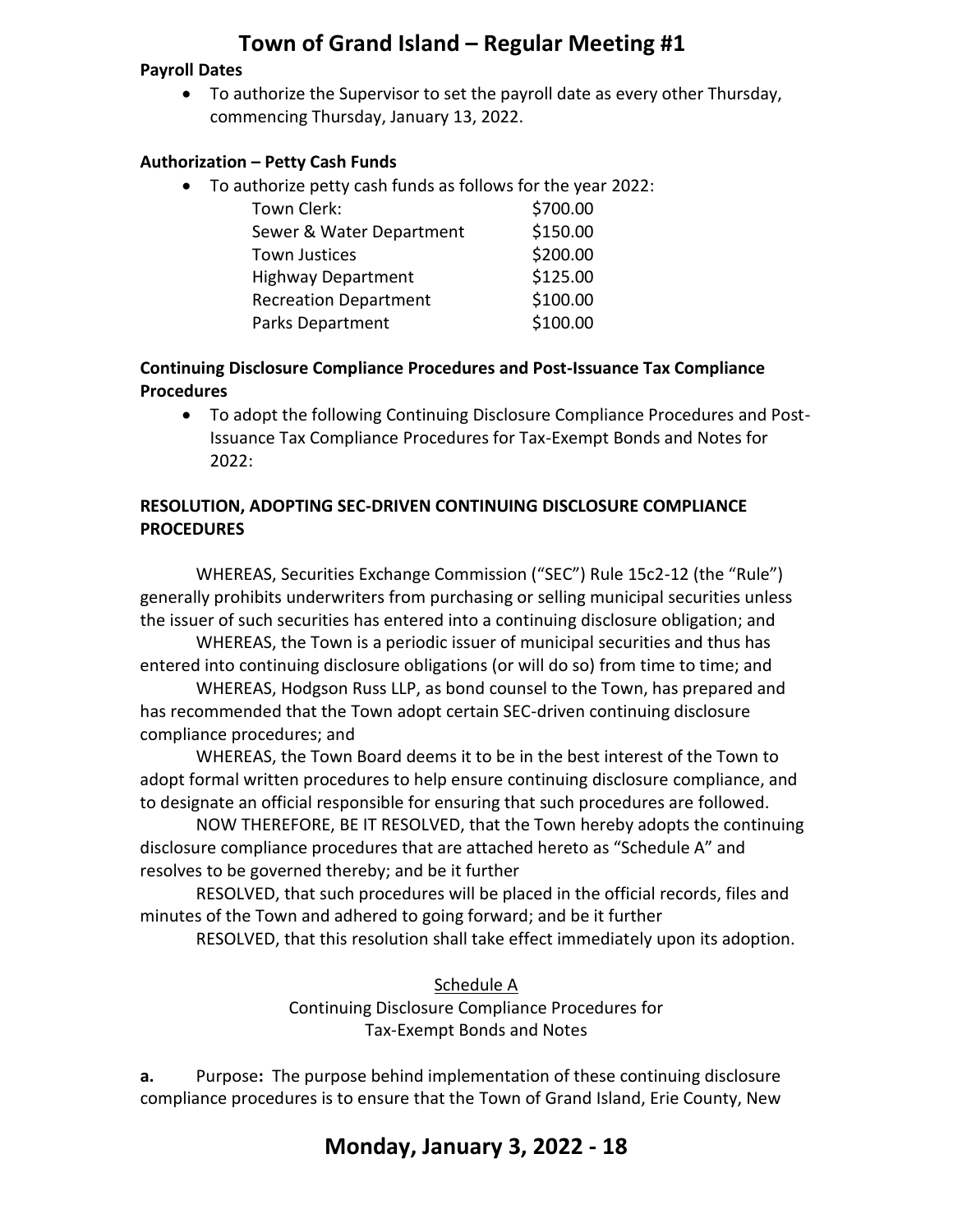York (the "Issuer") (i) is compliant with its continuing disclosure obligations with respect to the securities it issues, pursuant to Rule 15c2-12, as amended (the "Rule"), promulgated under the Securities Exchange Act of 1934, as amended and (ii) makes accurate reports as to its compliance therewith in connection with its offerings of securities from time to time.

**b.** Disclosure Compliance Officer Designation, Education and Training: The Issuer will designate a "Disclosure Compliance Officer" who will be the primary official responsible for monitoring compliance with the continuing disclosure requirements listed in the Issuer's continuing disclosure undertakings. The Disclosure Compliance Officer will attend training and educational seminars that are offered on an annual basis by the Issuer's bond counsel (the law firm of Hodgson Russ LLP) and will consult with the Issuer's bond counsel and municipal advisor as needed to keep current on Securities and Exchange Commission regulations and developments relating to continuing disclosure compliance for its obligations. The Issuer's designated Disclosure Compliance Officer is the Town Accountant, currently Pamela Barton.

**c.** Continuing Disclosure Obligations Review: The Disclosure Compliance Officer is responsible for reviewing, with the Issuer's municipal advisor, the Issuer's continuing disclosure undertakings to determine the date(s) by which annual financial information and audited financial information, along with any required material events notices and, if applicable, failure to file notices, must be filed with the Municipal Securities Rulemaking Board's Electronic Municipal Market Access ("EMMA") system in accordance with the Rule.

**d.** Preparation of Annual Financial Information and Audited Financial Statements: If the Issuer's continuing disclosure undertakings require the filing of annual financial information and audited financial statements with EMMA, the Disclosure Compliance Officer will coordinate with the Issuer's auditor and municipal advisor to ensure that such documents are prepared and submitted in advance of the deadline for such filing.

**e.** Monitoring Disclosure Compliance: The Disclosure Compliance Officer will monitor the filing with EMMA of any and all documents required under the Issuer's continuing disclosure undertakings through consultation with the Issuer's municipal advisor and bond counsel when necessary.

**f.** Correcting Potential Non-Compliance: Upon discovery of potential or existing non-compliance with the Issuer's continuing disclosure undertakings, the Disclosure Compliance Officer will promptly take steps, including consultation with the Issuer's municipal advisor and bond counsel, to correct such non-compliance, such as by filing failure to file notices with EMMA.

**g.** Official Statements: The Disclosure Compliance Officer will review for accuracy and completeness any descriptions of the Issuer's continuing disclosure compliance history contained in the initial drafts of notices of sale or official statements that are promulgated by the Issuer in connection with its bond and note issues, and will inform the Issuer's municipal advisor and bond counsel of any potential inaccuracies or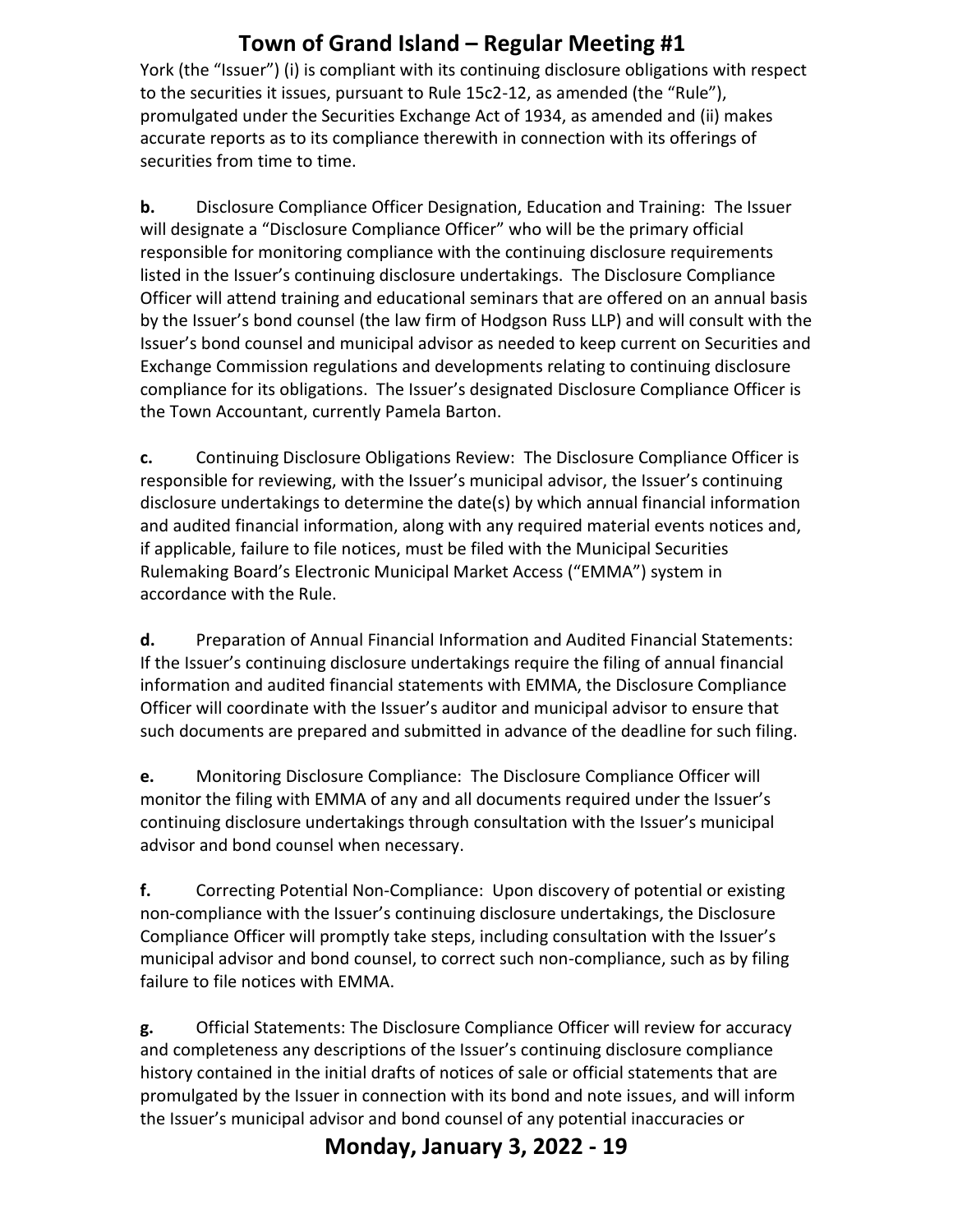omissions within, so that any discovered inaccuracies or omissions in the draft document(s) can be corrected before such document(s) are finalized and distributed.

#### **RESOLUTION ADOPTING POST-ISSUANCE TAX COMPLIANCE PROCEDURES**

WHEREAS, the Internal Revenue Service has issued regulations requiring issuers of tax-exempt obligations to certify on various forms that they actively monitor compliance with federal tax rules following the issuance of such obligations; and

WHEREAS, the Town is a periodic issuer of tax-exempt obligations and thus is subject to the aforementioned compliance requirements which are critical for the preservation of the preferential tax status of those obligations; and

WHEREAS, it is therefore in the best interest of the Town to adopt formal written procedures to ensure such compliance and to designate an official responsible for ensuring that such procedures are followed; and

WHEREAS, the Town previously adopted interim post-issuance tax compliance procedures (the "Original Procedures"); and

WHEREAS, it was intended that the Original Procedures would be periodically updated and supplemented; and

WHEREAS, Hodgson Russ LLP, as bond counsel to the Town, has prepared (and has recommended that the Town adopt) updated and more comprehensive postissuance tax compliance procedures.

NOW THEREFORE, BE IT RESOLVED, that the Town hereby adopts the updated and more comprehensive post-issuance tax compliance procedures that are attached hereto as "Schedule A" and resolves to be governed thereby; and be it further

RESOLVED, that such Schedule A will be placed in its entirety in the official records, files and minutes of the Town and adhered to going forward; and be it further RESOLVED, that this resolution shall take effect immediately upon its adoption.

#### **Schedule A**

#### **Post-Issuance Tax Compliance Procedures for Tax-Exempt Bonds and Notes Statement of Purpose**

These Post-Issuance Tax Compliance Procedures (the "Procedures") set forth specific procedures of the Town of Grand Island, Erie County, New York (the "Issuer") designed to monitor, and ensure compliance with, certain requirements of the Internal Revenue Code of 1986, as amended (the "Code") and the related Treasury regulations, promulgated thereunder (the "Treasury Regulations") in connection with the Issuer's issuance of tax-exempt bonds and notes ("Obligations").

These Procedures describe various systems designed to identify, on a timely basis, facts relevant to demonstrating compliance with the requirements that must be satisfied subsequent to the issuance of Obligations to ensure that the interest on such Obligations is eligible for exclusion from gross income for federal income tax purposes. The federal tax law requirements applicable to the Obligations will be described in the tax questionnaire and/or tax certificate prepared by bond counsel and signed by officials of the Issuer. These Procedures establish a permanent, ongoing structure of practices that will facilitate compliance with the requirements for individual borrowings. To ensure compliance with applicable federal tax requirements, the Issuer must monitor the various direct and indirect uses of proceeds of the obligation and the investment of such proceeds, including but not limited to: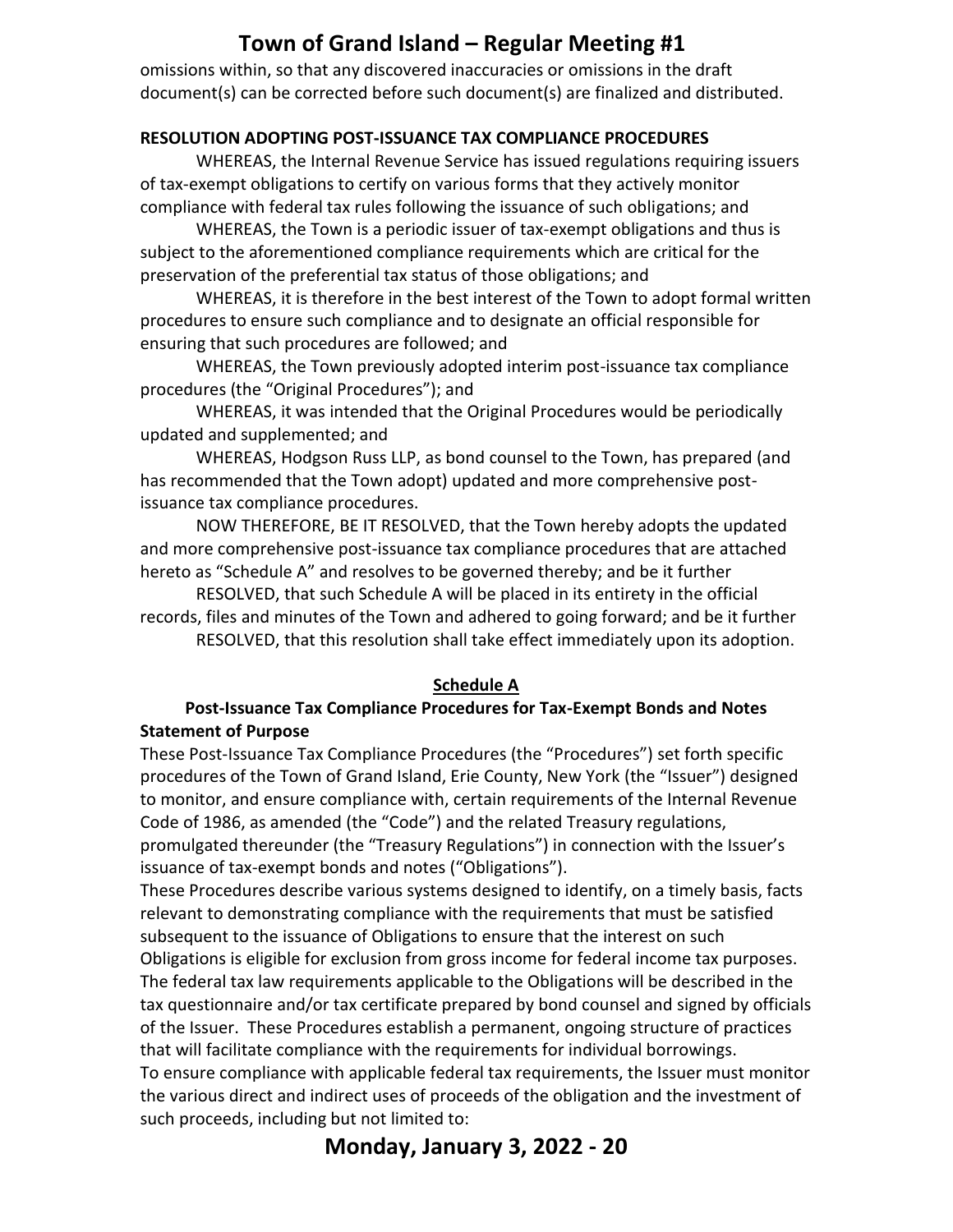(1) Monitoring the use of financed property over the life of the obligation.

(2) Determining the sources of debt service payments and security for the obligation.

(3) Calculating the percentage of any nonqualified use of the financed property.

(4) Calculating the yield on investments of proceeds.

(5) Determining appropriate restrictions on investments.

(6) Determining the amount of any arbitrage on the investments.

(7) Calculating any arbitrage rebate payments that must be paid to the U.S. Treasury. The Issuer recognizes that compliance with the pertinent law is an on-going process, necessary during the entire term of the Obligations. Accordingly, the implementation of the Procedures will require on-going monitoring and consultation with bond counsel and the Issuer's accountants and municipal advisor.

#### **General Procedures**

The following procedures relate to monitoring post-issuance tax compliance generally.

- A. The Town Accountant (the "Compliance Officer") shall be responsible for monitoring post-issuance tax compliance issues.
- B. The Compliance Officer will coordinate procedures for record retention and review of such records.
- C. All documents and other records relating to Obligations must be maintained by or at the direction of the Compliance Officer. In maintaining such documents and records, the Compliance Officer will comply with applicable Internal Revenue Service ("IRS") requirements, such as those contained in Revenue Procedure 97-22 (see the reference materials presented herewith, referred to herein as "Reference Materials").
- D. The Compliance Officer shall be aware of remedial actions under Section 1.141-12 of the Treasury Regulations (see Reference Materials) and the Treasury's Tax-Exempt Bonds Voluntary Closing Agreement Program (VCAP) and take such corrective action when necessary and appropriate.
- E. The Compliance Officer will review post-issuance tax compliance procedures and systems on a periodic basis, but not less than annually.
- F. The Compliance Officer will be responsible for training any designated officer or employee who is delegated any responsibility for monitoring compliance pursuant to this procedure. To the extent the Compliance Officer needs training or has any questions with respect to any item in this procedure, he or she should contact bond counsel and/or Issuer's accountants and advisors. The IRS recognizes that the Compliance Officer and any delegated individual are not expected to act as lawyers who know the proper response to all compliance situations that may arise, but they should be familiar enough with federal tax issues that they know when to ask for legal or other compliance advice.

### **Issuance of Obligations: Documents and Records**

With respect to each issue of Obligations, the Compliance Officer will:

A. Obtain and store a closing binder and/or CD or other electronic copy of the relevant and customary transaction documents (the "Transcript").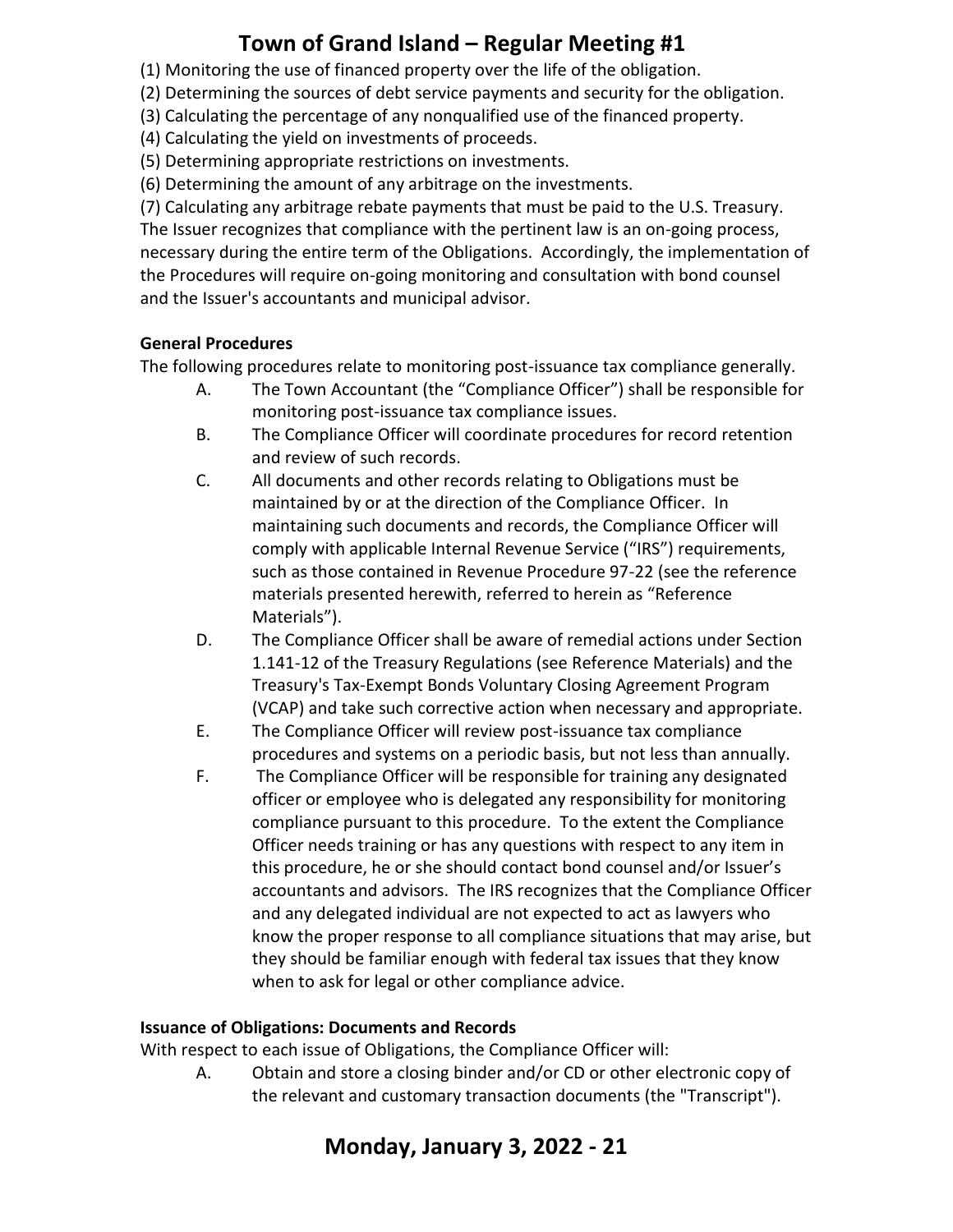- B. Confirm that the applicable information reports (e.g., Form 8038 series) for such issue are filed timely with the IRS. Issuer should consult with their accountants and/or bond counsel with questions regarding the filing of such forms.
- C. Coordinate receipt and retention of relevant books and records with respect to the investment and expenditure of the proceeds of such Obligations.

### **Arbitrage**

The following procedures relate to the monitoring and calculating of arbitrage and compliance with specific arbitrage rules and regulations.

The Compliance Officer will:

- A. Confirm that a certification of the initial offering prices of the Obligations with such supporting data, if any, required by bond counsel, is included in the Transcript.
- B. Confirm that a computation of the yield on such issue from the Issuer's municipal advisor or bond counsel (or an outside arbitrage rebate specialist) is contained in the Transcript.
- C. Maintain a system for tracking investment earnings on the proceeds of the Obligations.
- D. Coordinate the tracking of expenditures, including the expenditure of any investment earnings. If the project(s) to be financed with the proceeds of the Obligations will be funded with multiple sources of funds, confirm that the Issuer has adopted an accounting methodology that maintains each source of financing separately and monitors the actual expenditure of proceeds of the Obligations.
- E. Maintain a procedure for the allocation of proceeds of the issue and investment earnings to expenditures, including the reimbursement of pre-issuance expenditures. This procedure shall include an examination of the expenditures made with proceeds of the Obligations within 18 months after each project financed by the Obligations is placed in service and, if necessary, a reallocation of expenditures in accordance with Section 1.148-6(d) of the Treasury Regulations (see Reference Materials).
- F. Monitor compliance with the applicable "temporary period" (as defined in the Code and Treasury Regulations) exceptions for the expenditure of proceeds of the issue and provide for yield restriction on the investment of such proceeds if such exceptions are not satisfied.
- G. Ensure that investments acquired with proceeds of such issue are purchased at fair market value. In determining whether an investment is purchased at fair market value, any applicable Treasury Regulation safe harbor may be used.
- H. Avoid formal or informal creation of funds reasonably expected to be used to pay debt service on such issue without determining in advance whether such funds must be invested at a restricted yield.
- I. Consult with bond counsel prior to engaging in any post-issuance credit enhancement transactions or investments in guaranteed investment contracts.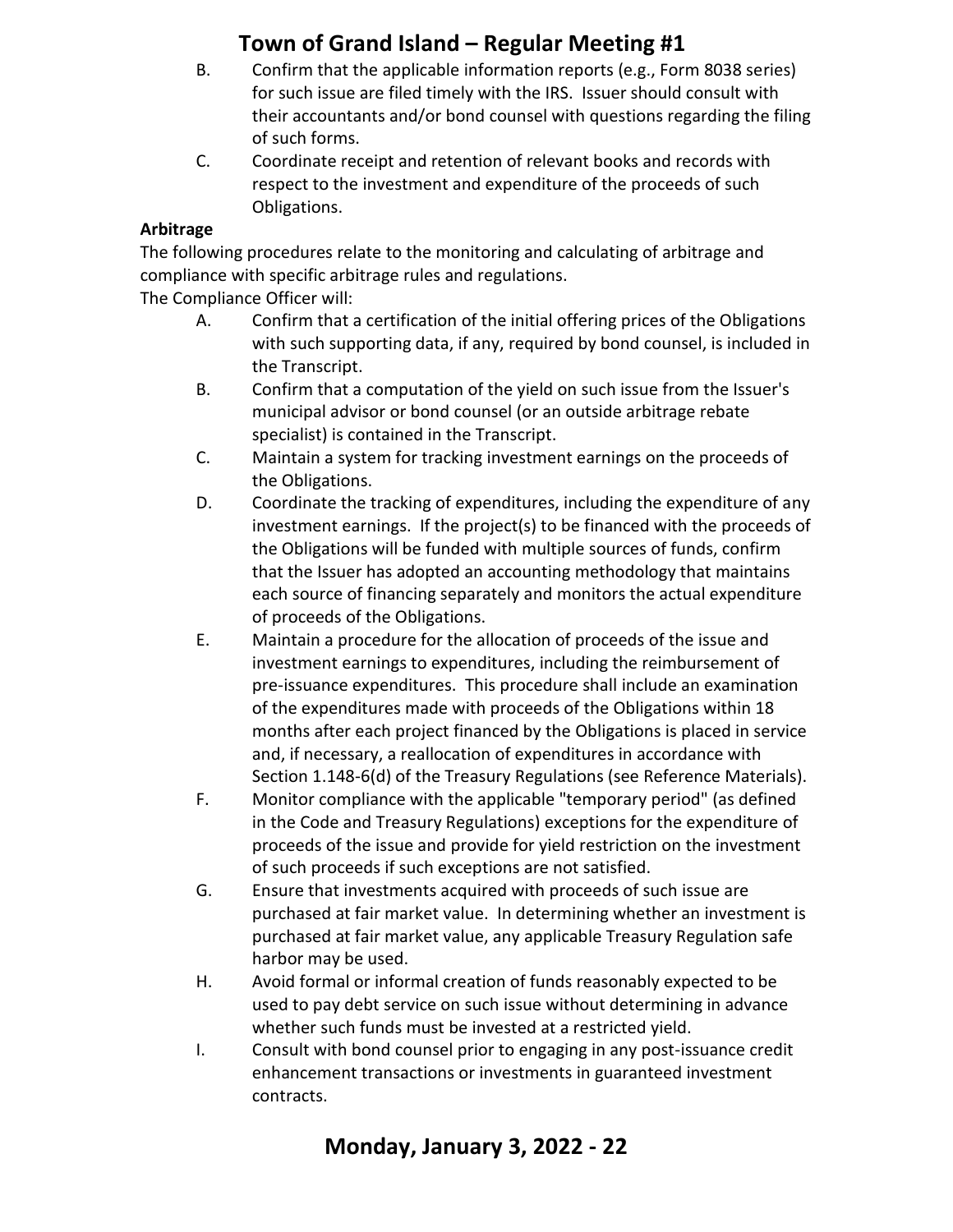- J. Identify situations in which compliance with applicable yield restrictions depends upon later investments and monitor implementation of any such restrictions.
- K. Monitor compliance with six-month, 18-month or 2-year spending exceptions to the rebate requirement, as applicable.
- L. Procure a timely computation of any rebate liability and, if rebate is due, to file a Form 8038-T and to arrange for payment of such rebate liability.
- M. Arrange for timely computation and payment of "yield reduction payments" (as such term is defined in the Code and Treasury Regulations), if applicable.

### **Private Activity: Use of Proceeds**

The following procedures relate to the monitoring and tracking of private uses and private payments with respect to facilities financed with the Obligations. The Compliance Officer will:

- A. Maintain records for determining and tracking facilities financed with specific Obligations and the amount of proceeds spent on each facility.
- B. Maintain records, which should be consistent with those used for arbitrage purposes, to allocate the proceeds of an issue and investment earnings to expenditures, including the reimbursement of pre-issuance expenditures.
- C. Maintain records allocating to a project financed with Obligations any funds from other sources that will be used for otherwise non-qualifying costs.
- D. Monitor the expenditure of proceeds of an issue and investment earnings for qualifying costs.
- E. Monitor private use of financed facilities to ensure compliance with applicable limitations on such use. Examples of potential private use include:
	- 1. Sale of the facilities, including sale of capacity rights;
	- 2. Lease or sub-lease of the facilities (including leases, easements or use arrangements for areas outside the four walls, e.g., hosting of cell phone towers) or leasehold improvement contracts;
	- 3. Management contracts (in which the Issuer authorizes a third party to operate a facility, e.g., cafeteria) and research contracts;
	- 4. Preference arrangements (in which the Issuer permits a third party preference, such as parking in a public parking lot);
	- 5. Joint-ventures, limited liability companies or partnership arrangements;
	- 6. Output contracts or other contracts for use of utility facilities (including contracts with large utility users);
	- 7. Development agreements which provide for guaranteed payments or property values from a developer;
	- 8. Grants or loans made to private entities, including special assessment agreements; and
	- 9. Naming rights arrangements.

Monitoring of private use should include the following: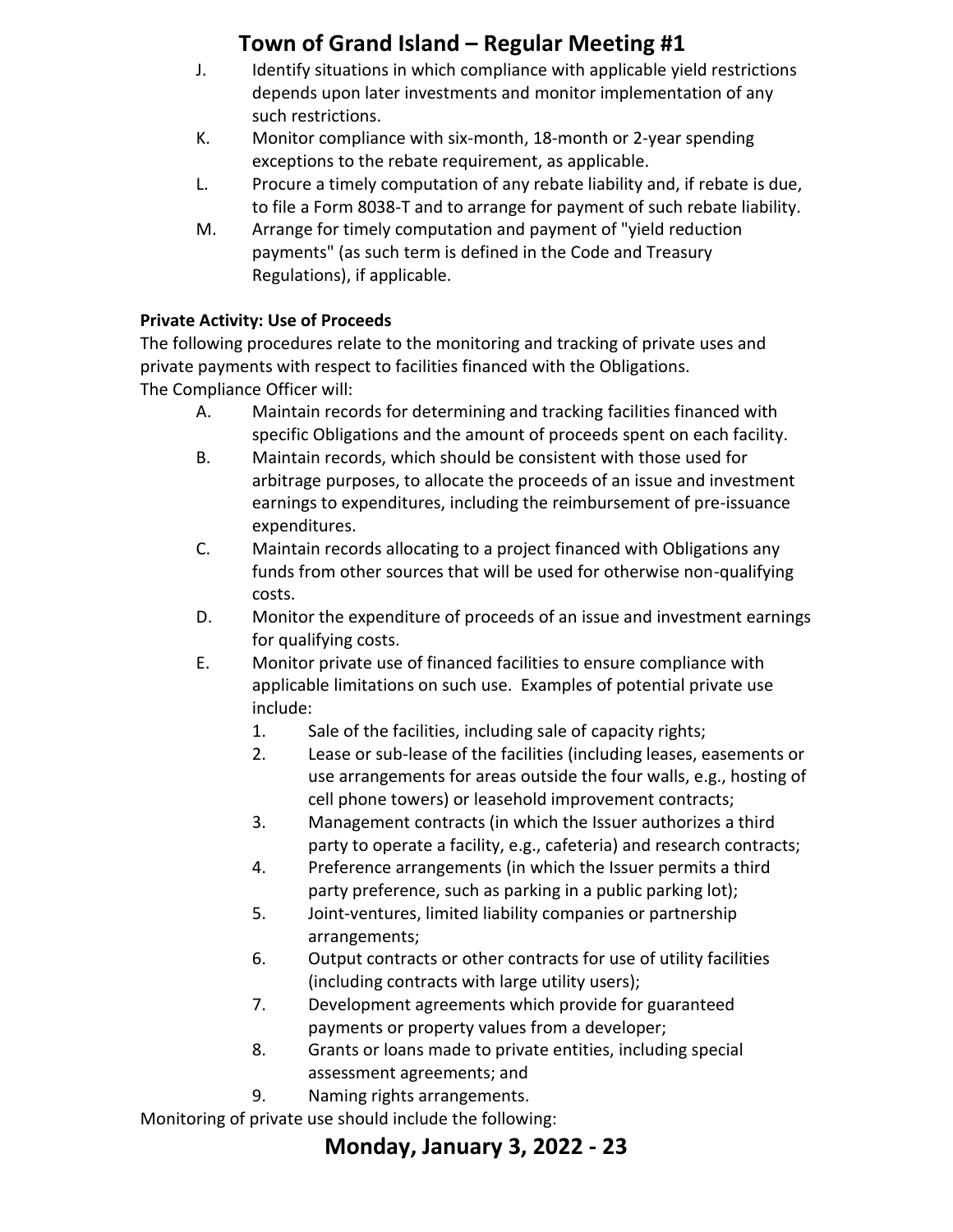- 1. Procedures to review the amount of existing private use on a periodic basis but not less than annually; and
- 2. Procedures for identifying in advance any new sale, lease or license, management contract, sponsored research arrangement, output or utility contract, development agreement or other arrangement involving private use of financed facilities and for obtaining copies of any sale agreement, lease, license, management contract, research arrangement or other arrangement for review by bond counsel.

If the Compliance Officer identifies private use of facilities financed with tax-exempt debt, the Compliance Officer will consult with bond counsel to determine whether private use will adversely affect the tax status of the issue and if so, what remedial action is appropriate. The Compliance Officer should retain all documents related to any of the above potential private uses.

### **Reissuance**

The following procedures relate to compliance with rules and regulations regarding the reissuance of Obligations for federal law purposes.

The Compliance Officer will identify and consult with bond counsel regarding any postissuance change to any terms of an issue of Obligations which could potentially be treated as a reissuance for federal tax purposes.

### **Record Retention**

The following procedures relate to retention of records relating to the Obligations issued.

The Compliance Officer will:

- A. Coordinate with staff regarding the records to be maintained by the Issuer to establish and ensure that an issue remains in compliance with applicable federal tax requirements for the life of such issue.
- B. Coordinate with staff to comply with provisions imposing specific recordkeeping requirements and cause compliance with such provisions, where applicable.
- C. Coordinate with staff to generally maintain the following:
	- 1. The Transcript relating to the transaction (including any arbitrage or other tax questionnaire, tax regulatory agreement, and the bond counsel opinion);
	- 2. Documentation evidencing expenditure of proceeds of the issue;
	- 3. Documentation regarding the types of facilities financed with the proceeds of an issue, including, but not limited to, whether such facilities are land, buildings or equipment, economic life calculations and information regarding depreciation;
	- 4. Documentation evidencing use of financed property by public and private entities (e.g., copies of leases, management contracts, utility user agreements, developer agreements and research agreements);
	- 5. Documentation evidencing all sources of payment or security for the issue; and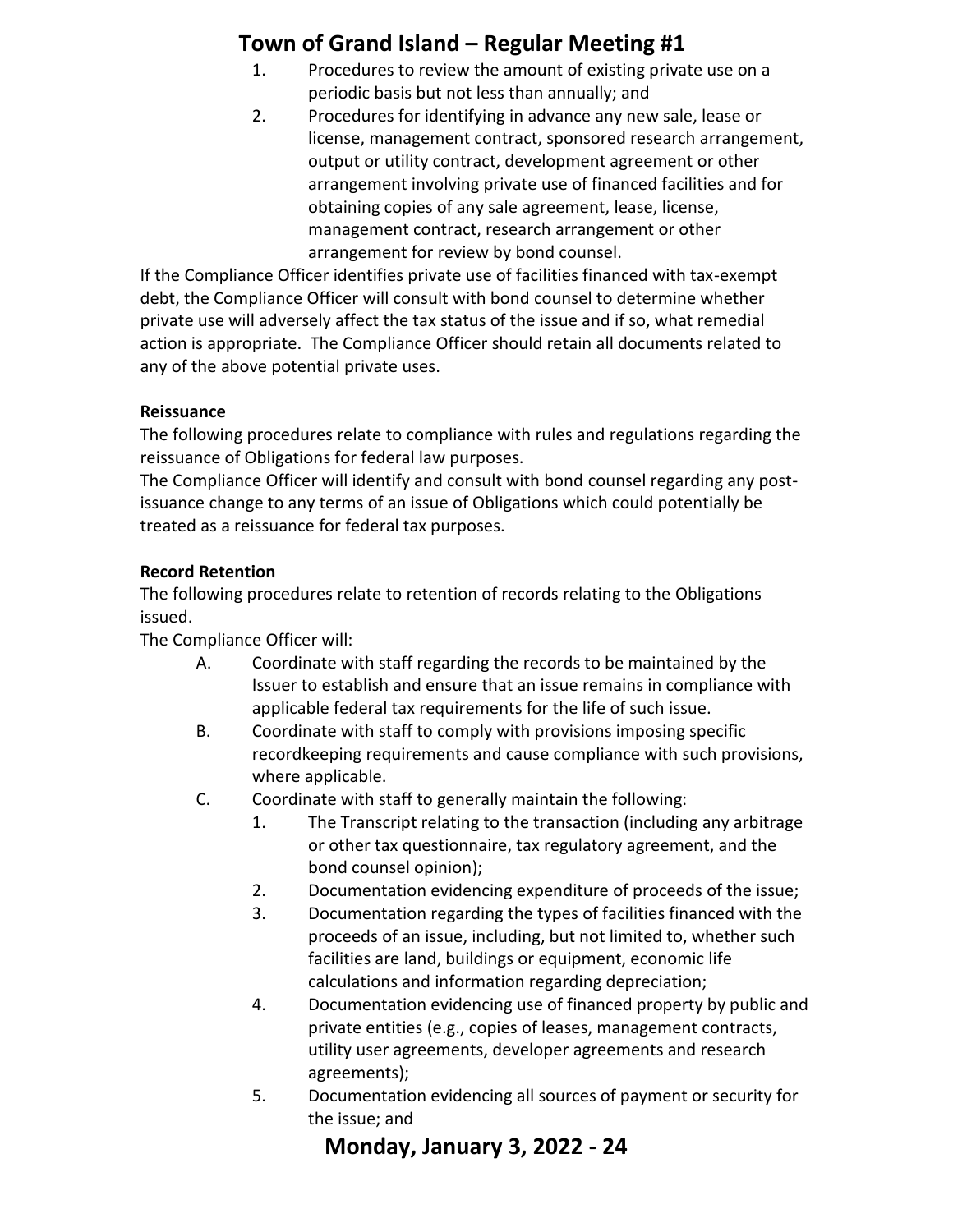- 6. Documentation pertaining to any investment of proceeds of the issue (including the purchase and sale of securities, yield calculations for each class of investments, actual investment income received by the investment of proceeds, guaranteed investment contracts, and rebate calculations).
- D. Coordinate the retention of all records in a manner that ensures their complete access to the IRS.
- E. Keep all material records for so long as the issue is outstanding (including any refunding), plus seven years.

*The rest of this page is intentionally left blank* 

#### **Adopt 2022 Non-Union/Elected Official Salary/Parks/Recreation/Seasonal Salary Schedules**

To adopt the attached the salary schedules for the year 2022:

| <b>Park/Recreation Seasonal Schedule:</b> |       |       |       |
|-------------------------------------------|-------|-------|-------|
|                                           | 1st   | 2nd   | 3rd   |
|                                           | year  | year  | vear  |
| Parks General Worker                      | 13.20 | 13.45 | 13.70 |
| <b>Recreation Aide</b>                    |       |       |       |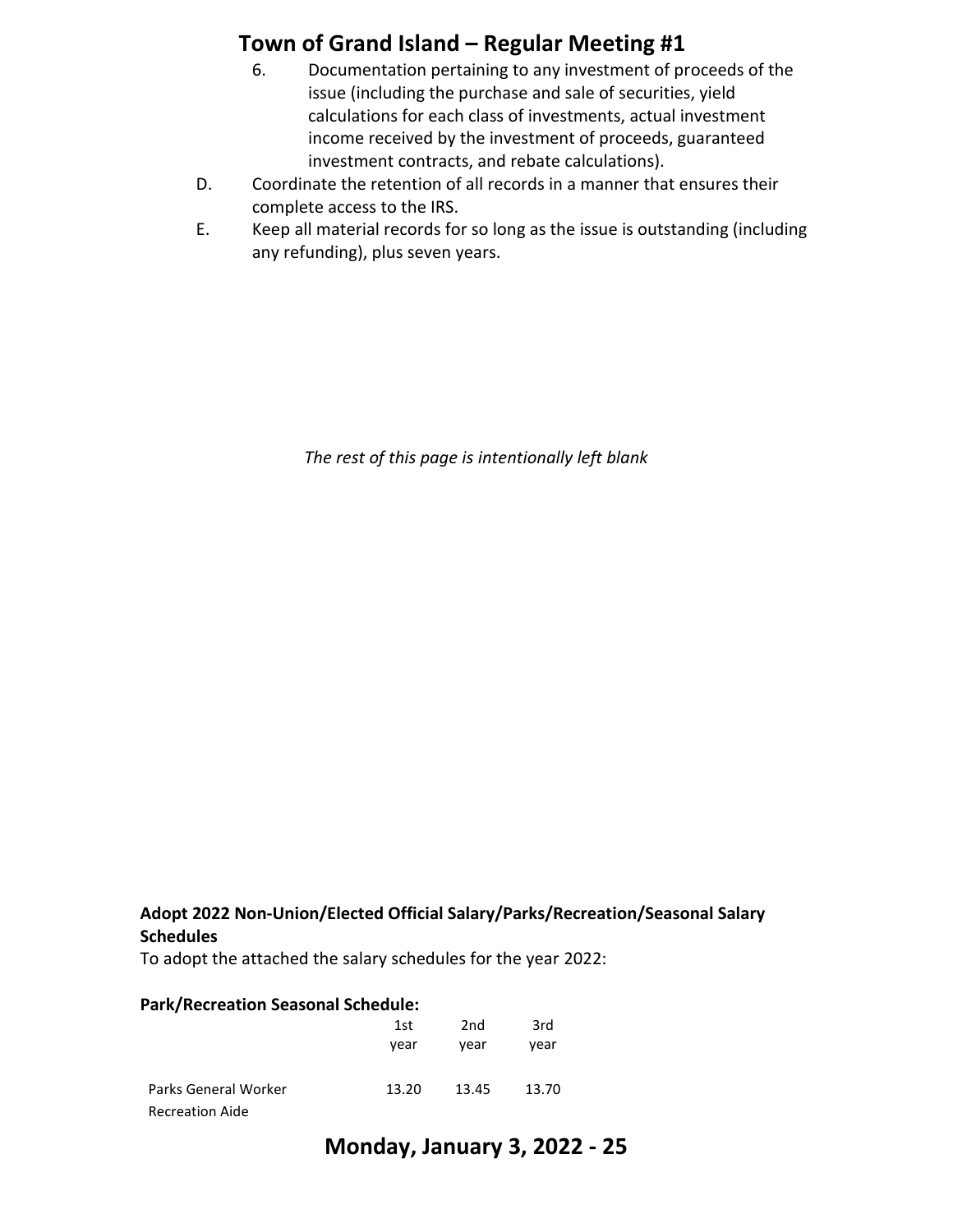| <b>Recreation Leader</b>                                                         | 13.60          | 13.80          | 14.00          |
|----------------------------------------------------------------------------------|----------------|----------------|----------------|
| Parks Junior Worker                                                              | 13.95          | 14.15          | 14.35          |
| Gardener                                                                         | 14.55          | 14.75          | 15.00          |
| <b>Parks Senior Worker</b><br><b>Recreation Instructor</b><br>Laborer - Hwy/WW/W | 15.00          | 15.75          | 16.00          |
| Parks JR Crew Chief<br>Parks SR Crew Chief                                       | 15.50<br>16.80 | 16.00<br>17.25 | 16.65<br>17.70 |
| Parks Mechanic                                                                   | 18.80          | 20.00          | 21.30          |
| Life Guard                                                                       | 16.40          | 17.15          | 17.40          |
| <b>WNY Swim Instructor</b><br>Highway Driver - PT<br><b>Engineering Aide</b>     | 18.70          | 19.21          | 19.70          |
| Program Instructor                                                               | 21.45          | 22.75          | 23.90          |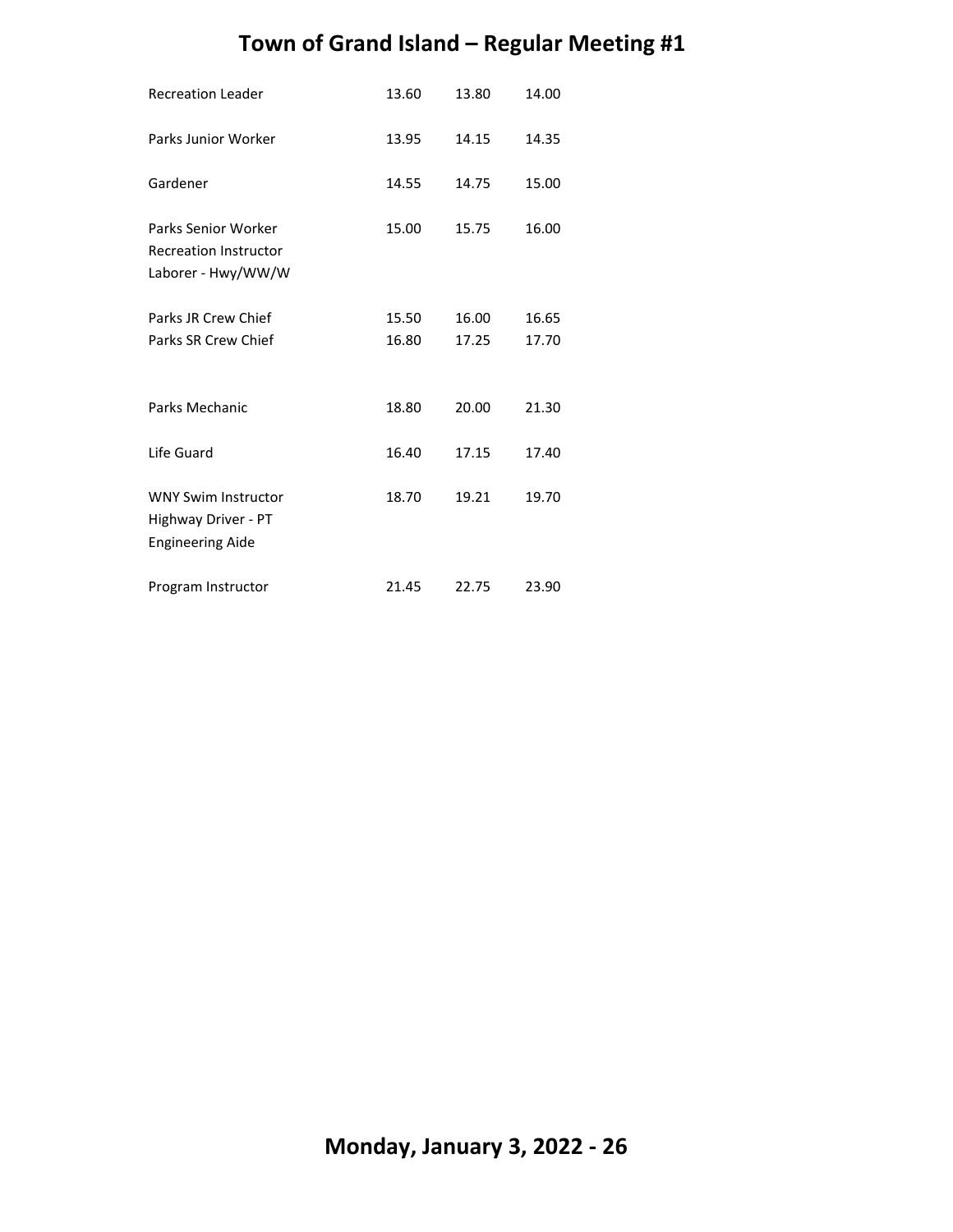| <b>GRADE</b>   | <b>POSITIONS</b>                         |                   | STEP A        | A                  | u<br>STEP B   | В       | STEP C        | ີ<br>С | STEP D        | D | STEP E        | E |
|----------------|------------------------------------------|-------------------|---------------|--------------------|---------------|---------|---------------|--------|---------------|---|---------------|---|
|                |                                          |                   | <b>HOURLY</b> |                    | <b>HOURLY</b> |         | <b>HOURLY</b> |        | <b>HOURLY</b> |   | <b>HOURLY</b> |   |
|                |                                          |                   |               |                    |               |         |               |        |               |   |               |   |
| $\mathbf{1}$   | Laborer (Part-Time/Seasonal)             |                   |               |                    |               |         |               |        |               |   |               |   |
|                | Recreation Attendant(Part-Time/Seasonal) |                   |               |                    |               |         |               |        |               |   |               |   |
|                | Clerk Part-Time "B"                      | JAN               | \$13.20       |                    | \$13.44       |         | \$13.81       |        | \$14.18       |   | \$14.44       |   |
|                |                                          |                   |               |                    |               |         |               |        |               |   |               |   |
| 1.5            | Recreation Attendant PT/Kitchen Aide     |                   |               |                    |               |         |               |        |               |   |               |   |
|                |                                          | JAN               | \$14.20       |                    | \$14.44       |         | \$14.81       |        | \$15.18       |   | \$15.44       |   |
|                |                                          |                   |               |                    |               |         |               |        |               |   |               |   |
| $\overline{2}$ | Receptionist (Part-Time)                 |                   |               |                    |               |         |               |        |               |   |               |   |
|                | Van Driver (Part-Time)                   | JAN               | \$14.49       |                    | \$15.03       |         | \$15.45       |        | \$15.94       |   | \$16.41       |   |
|                | Recreation Leader (Part-Time)            |                   |               |                    |               |         |               |        |               |   |               |   |
|                |                                          |                   |               |                    |               |         |               |        |               |   |               |   |
| 3              |                                          | JAN               | \$15.40       |                    | \$15.92       |         | \$16.45       |        | \$17.01       |   | \$17.56       |   |
|                |                                          |                   |               |                    |               |         |               |        |               |   |               |   |
|                |                                          |                   |               |                    |               |         |               |        |               |   |               |   |
| 4              | Recreation Attendant                     | JAN               | \$16.70       |                    | \$17.33       |         | \$17.93       |        | \$18.60       |   | \$19.15       |   |
|                | Zoning Clerk - Part Time                 | <b>JUL</b>        | \$16.87       |                    | \$17.50       |         | \$18.11       |        | \$18.79       |   | \$19.34       |   |
|                | Clerk - Part-Time - Court                |                   |               |                    |               |         |               |        |               |   |               |   |
|                | Clerk Typist - Part Time                 |                   |               |                    |               |         |               |        |               |   |               |   |
|                |                                          |                   |               |                    |               |         |               |        |               |   |               |   |
| 5              |                                          | JAN               | \$18.58       |                    | \$19.28       |         | \$19.94       |        | \$20.64       |   | \$21.25       |   |
|                |                                          |                   | \$18.77       |                    | \$19.47       |         | \$20.14       |        | \$20.85       |   | \$21.46       |   |
|                |                                          | JUL               |               |                    |               |         |               |        |               |   |               |   |
|                |                                          |                   |               |                    |               |         |               |        |               |   |               |   |
|                |                                          |                   |               |                    |               |         |               |        |               |   |               |   |
| 6              | Supervisor Secretary                     | JAN               | \$20.47       |                    | \$21.21       |         | \$21.99       |        | \$22.69       |   | \$23.48       |   |
|                | Deputy Town Clerk (Part-Time)            | <b>JUL</b>        | \$20.67       |                    | \$21.42       |         | \$22.21       |        | \$22.92       |   | \$23.71       |   |
|                | Court Clerk                              |                   |               |                    |               |         |               |        |               |   |               |   |
|                |                                          |                   |               |                    |               |         |               |        |               |   |               |   |
|                |                                          |                   |               |                    |               |         |               |        |               |   |               |   |
| 6.5            | Deputy Town Clerk                        | JAN               | \$21.52       |                    | \$22.33       |         | \$23.13       |        | \$23.90       |   | \$24.70       |   |
|                | Clerk to Town Justice                    | <b>JUL</b>        | \$21.74       |                    | \$22.55       |         | \$23.36       |        | \$24.14       |   | \$24.95       |   |
|                | Payroll Clerk                            |                   |               |                    |               |         |               |        |               |   |               |   |
|                |                                          |                   |               |                    |               |         |               |        |               |   |               |   |
| $\overline{7}$ | Building Safety Inspector - PT           | JAN               | \$22.56       |                    | \$23.44       |         | \$24.27       |        | \$25.08       |   | \$25.92       |   |
|                | Sr Account Clerk Typist                  | JUL               | \$22.79       |                    | \$23.67       |         | \$24.51       |        | \$25.33       |   | \$26.18       |   |
|                | Police Officer (Part-Time) "B"           |                   |               |                    |               |         |               |        |               |   |               |   |
|                |                                          |                   |               |                    |               |         |               |        |               |   |               |   |
| 7.5            | Clerk of Justice Court                   | JAN               | \$24.20       |                    | \$25.12       |         | \$26.02       |        | \$26.88       |   | \$27.76       |   |
|                |                                          | <b>JUL</b>        | \$24.44       |                    | \$25.37       |         | \$26.28       |        | \$27.15       |   | \$28.04       |   |
|                |                                          |                   |               |                    |               |         |               |        |               |   |               |   |
| 8              | Police Officer (Part-Time) "A"           | JAN               | \$25.83       |                    | \$26.79       |         | \$27.74       |        | \$28.68       |   | \$29.62       |   |
|                |                                          | JUL               | \$26.09       |                    | \$27.06       |         | \$28.02       |        | \$28.97       |   | \$29.92       |   |
|                |                                          |                   |               |                    |               |         |               |        |               |   |               |   |
| 9              | Senior Account Clerk Typist - PT         | JAN               | \$29.10       |                    | \$30.14       |         | \$31.20       |        | \$32.27       |   | \$33.32       |   |
|                |                                          | JUL               | \$29.39       |                    | \$30.44       |         | \$31.51       |        | \$32.59       |   | \$33.65       |   |
|                |                                          |                   |               |                    |               |         |               |        |               |   |               |   |
| 10             |                                          | JAN               | \$31.91       |                    | \$33.08       |         | \$34.27       |        | \$35.47       |   | \$36.59       |   |
|                |                                          | <b>JUL</b>        | \$32.23       |                    | \$33.41       |         | \$34.61       |        | \$35.82       |   | \$36.96       |   |
|                |                                          |                   |               |                    |               |         |               |        |               |   |               |   |
| 11             | Deputy Highway Superintendent            | JAN               | \$35.05       |                    | \$36.51       |         | \$37.64       |        | \$38.94       |   | \$40.31       |   |
|                |                                          | JUL               | \$35.40       |                    | \$36.88       |         | \$38.02       |        | \$39.33       |   | \$40.71       |   |
|                |                                          |                   |               |                    |               |         |               |        |               |   |               |   |
| 12             | <b>Supervising Accountant</b>            | JAN               | \$38.51       |                    | \$39.95       |         | \$41.36       |        | \$42.77       |   | \$44.19       |   |
|                |                                          | JUL               | \$38.90       |                    | \$40.35       |         | \$41.77       |        | \$43.20       |   | \$44.63       |   |
|                |                                          |                   |               |                    |               |         |               |        |               |   |               |   |
| 13             |                                          | JAN               | \$43.06       |                    | \$44.63       |         | \$46.26       |        | \$47.85       |   | \$49.45       |   |
|                |                                          | <b>JUL</b>        | \$43.49       |                    | \$45.08       |         | \$46.72       |        | \$48.33       |   | \$49.94       |   |
|                |                                          |                   |               |                    |               |         |               |        |               |   |               |   |
| 14             |                                          | JAN               | \$46.53       |                    | \$48.27       |         | \$50.02       |        | \$51.71       |   | \$53.46       |   |
|                |                                          | JUL               | \$47.00       |                    | \$48.75       |         | \$50.52       |        | \$52.23       |   | \$53.99       |   |
|                |                                          |                   |               |                    |               |         |               |        |               |   |               |   |
|                |                                          |                   |               |                    |               |         |               |        |               |   |               |   |
|                | <b>SALARIES - ELECTED OFFICIALS</b>      |                   |               |                    |               |         |               |        |               |   |               |   |
|                | Supervisor                               |                   | \$76,003.20   |                    |               |         |               |        |               |   |               |   |
|                | Councilmembers                           |                   | \$19,597.00   |                    |               |         |               |        |               |   |               |   |
|                | Highway Superintendent                   |                   | \$95,929.00   |                    |               |         |               |        |               |   |               |   |
|                | Town Justice                             |                   | \$47,830.45   |                    |               |         |               |        |               |   |               |   |
|                | Town Clerk                               |                   | \$76,377.18   |                    |               |         |               |        |               |   |               |   |
|                |                                          |                   |               |                    |               |         |               |        |               |   |               |   |
|                | <b>OTHER SALARIES</b>                    |                   |               |                    |               | JAN     | JUL           |        |               |   |               |   |
|                | Town Prosecutor                          |                   | \$14,395.00   |                    |               | \$36.54 | \$36.91       |        |               |   |               |   |
|                | <b>Crossing Guard</b>                    |                   | \$            | 23.71 PER CROSSING |               | \$23.48 | \$23.71       |        |               |   |               |   |
|                | Animal Control Weekday shift             | WKLY <sub>5</sub> | 297.52        |                    |               | \$21.83 | \$22.04       |        |               |   |               |   |
|                | Animal Control Weekend shift             | WKLY \$           | 165.29        |                    |               | \$21.83 | \$22.04       |        |               |   |               |   |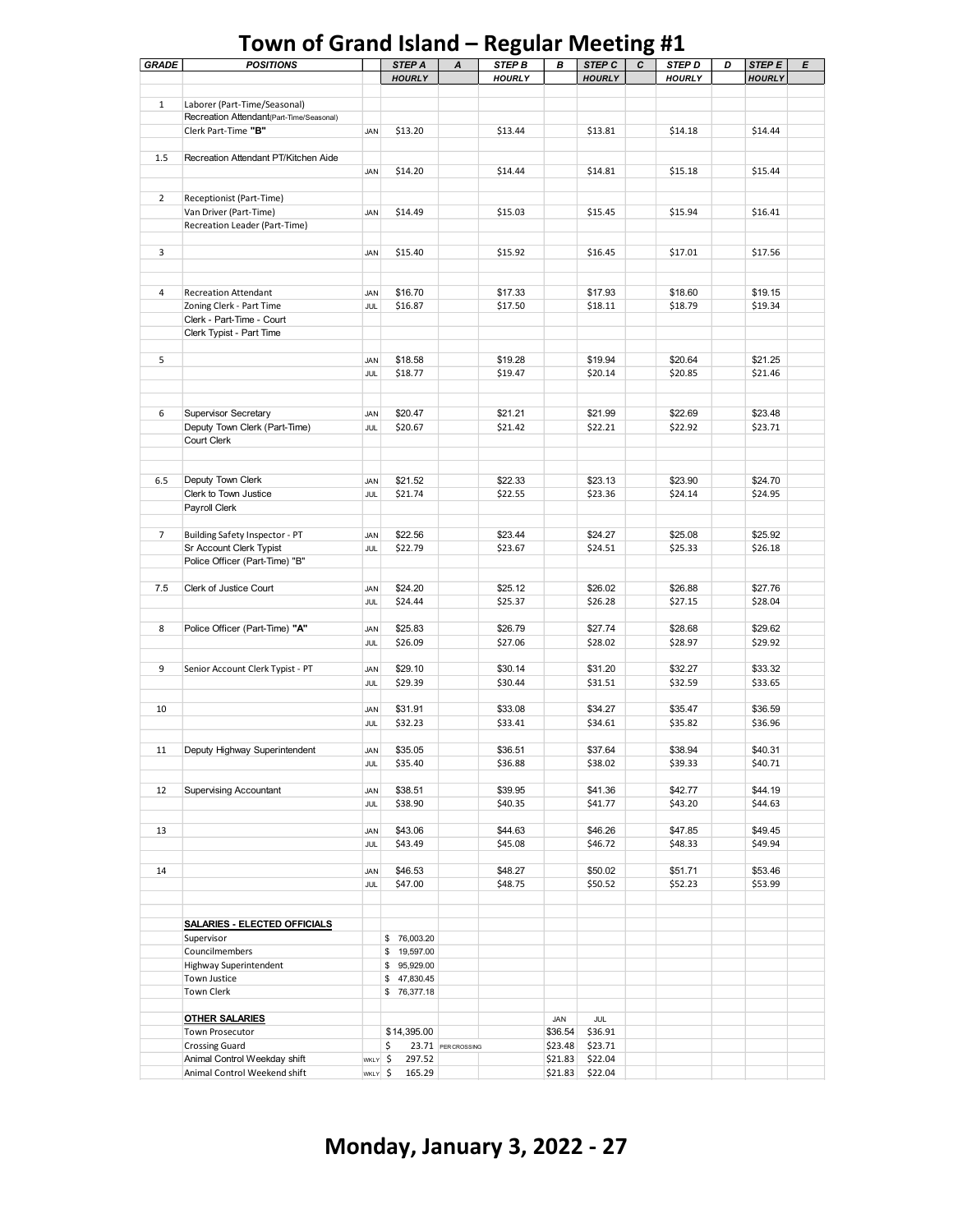#### **Town Board Meetings Designated**

• To schedule Town Board meetings to be held on the first and third Monday of each month at 8:00 p.m. A regular meeting that falls on a holiday shall be held on Tuesday of that week. Workshop meetings will be held on the first and third Monday of each month at 6:00 p.m., or Tuesday if the Monday is a holiday. The Town Clerk is directed to post notice of all regular and workshop meetings.

#### **Utilities & Health Insurance Monthly Payments**

• To authorize payment to the designated utility and health insurance companies upon receipt of their monthly statements.

#### **Upstate Workers' Compensation Plan (UNYMWCP)**

• To appoint the following personnel as Town Representatives for the year 2022: Voting Member…………………………………Pamela Barton Alternate Voting Member…………………John Whitney Facilitator………………………………………….Richard Crawford

#### **Town Memberships**

• To authorize the Supervisor to renew the Town's memberships with the following associations for the year 2022:

Association of Erie County Governments

- NYS Government Finance Officers Association
- New York Planning Federation
- Association of Towns of New York State

#### **Association of Towns Annual Meeting – Attendance & Designate Delegates**

• To authorize members of the Town Board and certain Department Heads and Advisory Board Chairs with necessary funds in their 2022 budget to attend the Association of Towns Annual Meeting in New York City. Supervisor John Whitney will be designated as the delegate and Councilman Christian Bahleda will be designated as the alternate in February.

#### **Date to Audit Bills**

• To audit, on the first and third Monday of each month, or the following Tuesday if a holiday falls on that Monday, bills drawn against the following Funds: General, Highway, Sewer, Water, Fire, Lighting Districts, Refuse, Capital and Capital Reserve.

#### **Town Hall Hours**

• Town Hall office hours for 2022 are as follows: January 1 to December 31, 2022 – Monday-Friday 8:30 a.m. to 4:30p.m. Closed on all designated Town Holidays Special Hours for Tax Collection to be determined by the Town Clerk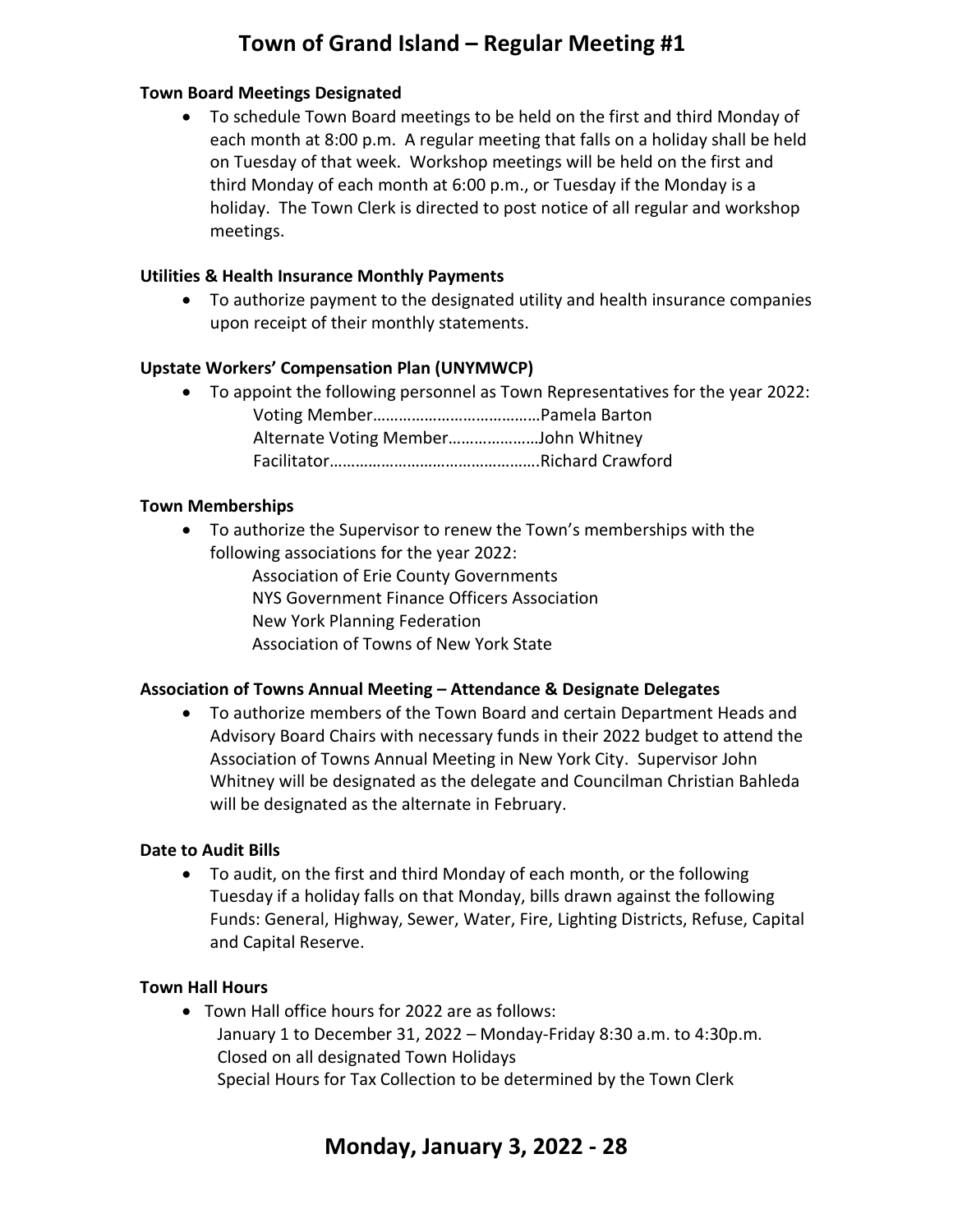#### **Sewer Rents**

• To set the 2022 sewer rents for the Town of Grand Island at \$5.20 per 1,000 gallons of water usage.

#### **Water Rents**

• To set the 2022 water rents for the Town of Grand Island at \$3.25 per 1,000 gallons of water usage.

#### **Appointments – Advisory Boards:**

#### **Agricultural and Farmland Advisory Board:**

• Reappoint Dean Morakis as an alternate for a one-year term, expiring December 31, 2022.

#### **Architectural Review Advisory Board:**

• Reappoint John Butler for a five-year term, expiring December 31, 2026.

#### **Board of Assessment Review:**

- Reappoint William Gworek, Jr. for a five-year term, expiring September 30, 2026.
- Reappoint Vienna A. Haak as alternate for a one-year term, expiring September 30, 2022.

#### **Board of Ethics:**

• Reappoint Frederick Luhr for a five-year term, expiring December 31, 2026.

#### **Conservation Advisory Board:**

- Reappoint Tom Burke and James Czapla for a five-year term, expiring December 31, 2026.
- Reappoint Gerald Sitarski and Liz Zilbauer as alternates for a one-year term, expiring December 31, 2022.

#### **Economic Development Advisory Board:**

- Reappoint Robert Christmann and Martha Ludwig for three-year terms, expiring December 31, 2024.
- Reappoint Jenn Pusatier for a three-year term, expiring December 31, 2024.
- Appoint Mary West as alternates for a one-year term, expiring December 31, 2022.

#### **Historic Preservation Advisory Board:**

- Reappoint Sharon Nichols, Historical Society, for a four-year term, expiring December 31, 2025.
- Reappoint Jodi Robinson, Town Historian, for a one-year term, expiring December 31, 2022.
- Appoint Nicole Gerber and Denise Dewey as alternates for a one-year term, expiring December 31, 2022.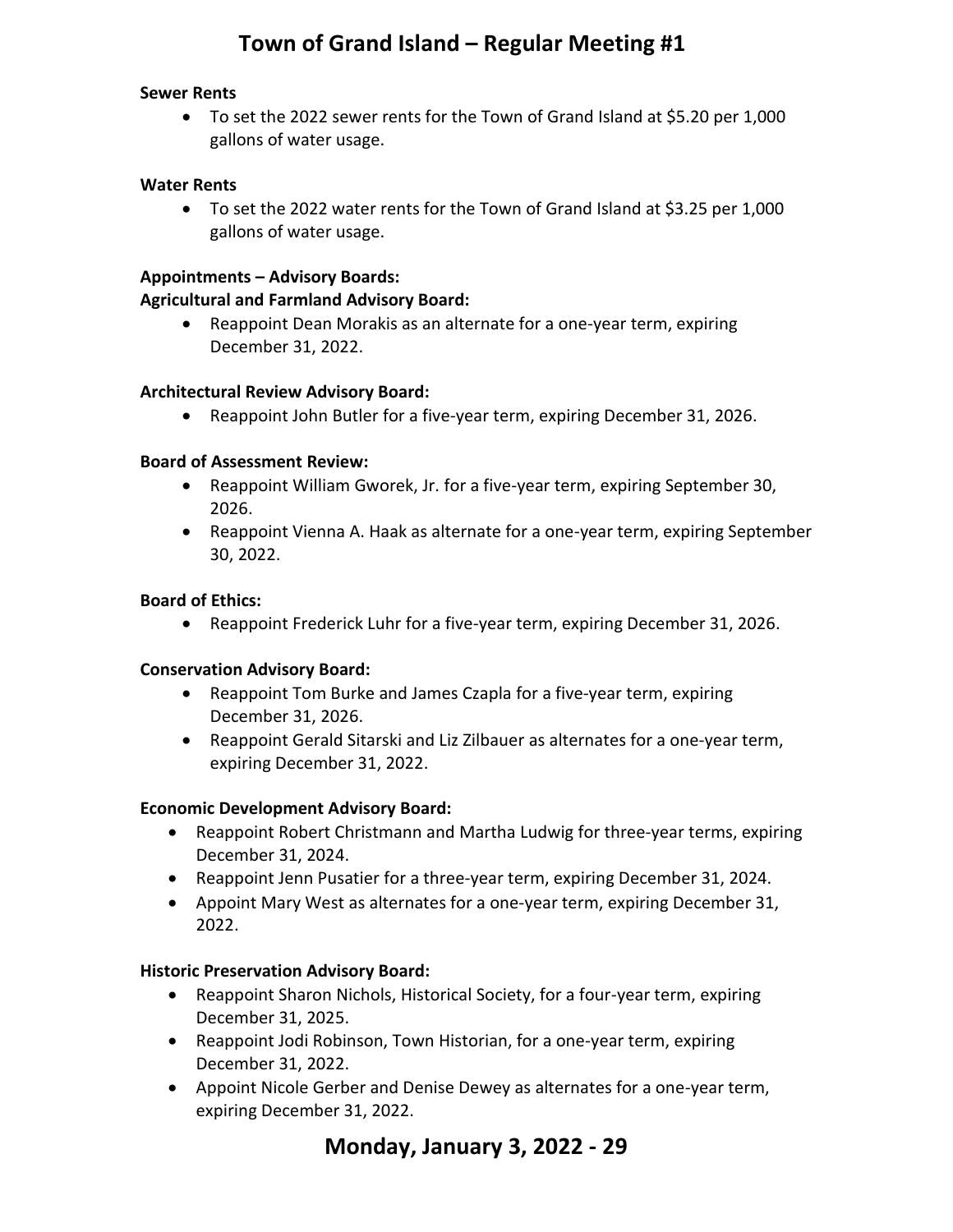#### **Library Trustee:**

• Reappoint Patrina Rizzuto for a five-year term, expiring December 31, 2026.

#### **Parks and Recreation Advisory Board:**

- Reappoint Dave Pratt for a five-year term, expiring December 31, 2026.
- Bev Kinney as an alternate for a one-year term, expiring December 31, 2022.

#### **Planning Board:**

- Reappoint Timothy JH Worrall for a seven-year term ending December 31, 2028.
- Appoint Brad Bowman as an alternate for one-year terms ending December 31, 2022.

#### **Technology Advisory Board:**

- Reappoint Dan Schvimer and James Watts for a seven-year term expiring December 31, 2028.
- Appoint James Sharpe and Kristin Cascio as alternates for a one-year term, expiring December 31, 2022.

#### **Traffic Safety Advisory Board:**

- Reappoint Charles Grunzweig, Michael Beauchamp and Betty Harris, for a threeyear term expiring December 31, 2024.
- Appoint Daniel Buccini and appoint Frank DeGeorge as alternates for a one-year expiring December 31, 2022.

#### **Zoning Board of Appeals:**

- Appoint Dan Drexelius as an alternate for a one-year term expiring December 31, 2022, and to advertise for vacancies on the Zoning Board of Appeals.
- APPROVED Ayes 5 Madigan, Marston, Digati, Bahleda, Whitney
	- Noes 0
- 

#### **The following reorganization items are for your information only, and require no action by the Town Board:**

#### To serve on the **Audit Committee for 2022**  Councilman, Chairman ................................................................................ Tom Digati Councilman ...................................................................................... Christian Bahleda

#### To serve on the **Special Districts Committee for 2022**:

**Chairman**

| <b>Wastewater Dept.:</b> |  |
|--------------------------|--|
|                          |  |
|                          |  |

#### **Water Dept.:**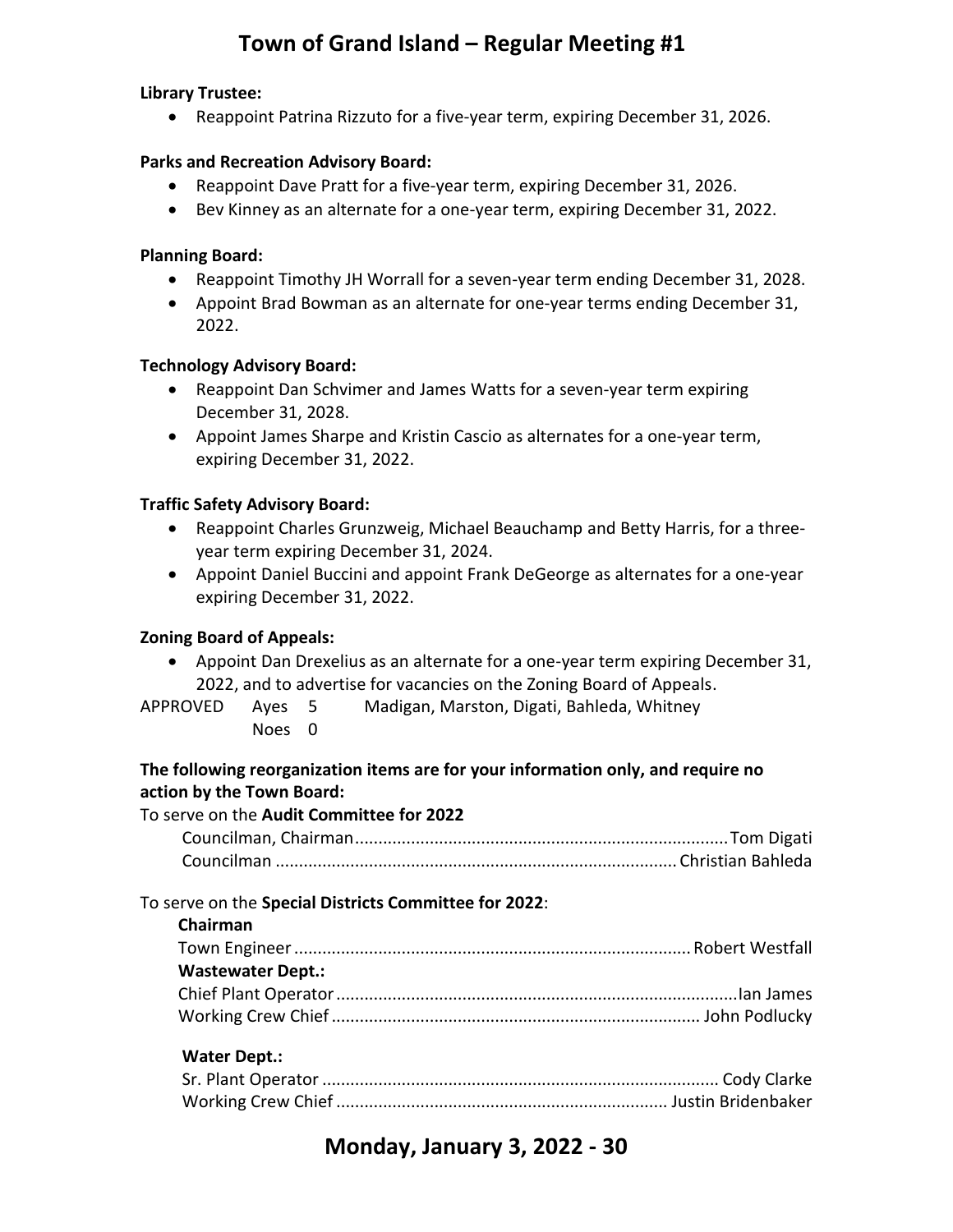| <b>Town Board Liaisons:</b> |  |
|-----------------------------|--|
|                             |  |
|                             |  |

To serve on the **Sidewalk/Bike Path/Trail Committee for 2022**. Members of this committee serve one-year terms at the pleasure of the Supervisor and will meet at least semi-annually.

To serve on the **Long Range Planning Committee for 2022**. Members of this committee serve one-year terms at the pleasure of the Supervisor and will meet at least quarterly.

To serve on the **Parks and Rec Master Plan Committee for 2022**. Members of this committee serve one-year terms at the pleasure of the Supervisor and will meet at least semi-annually.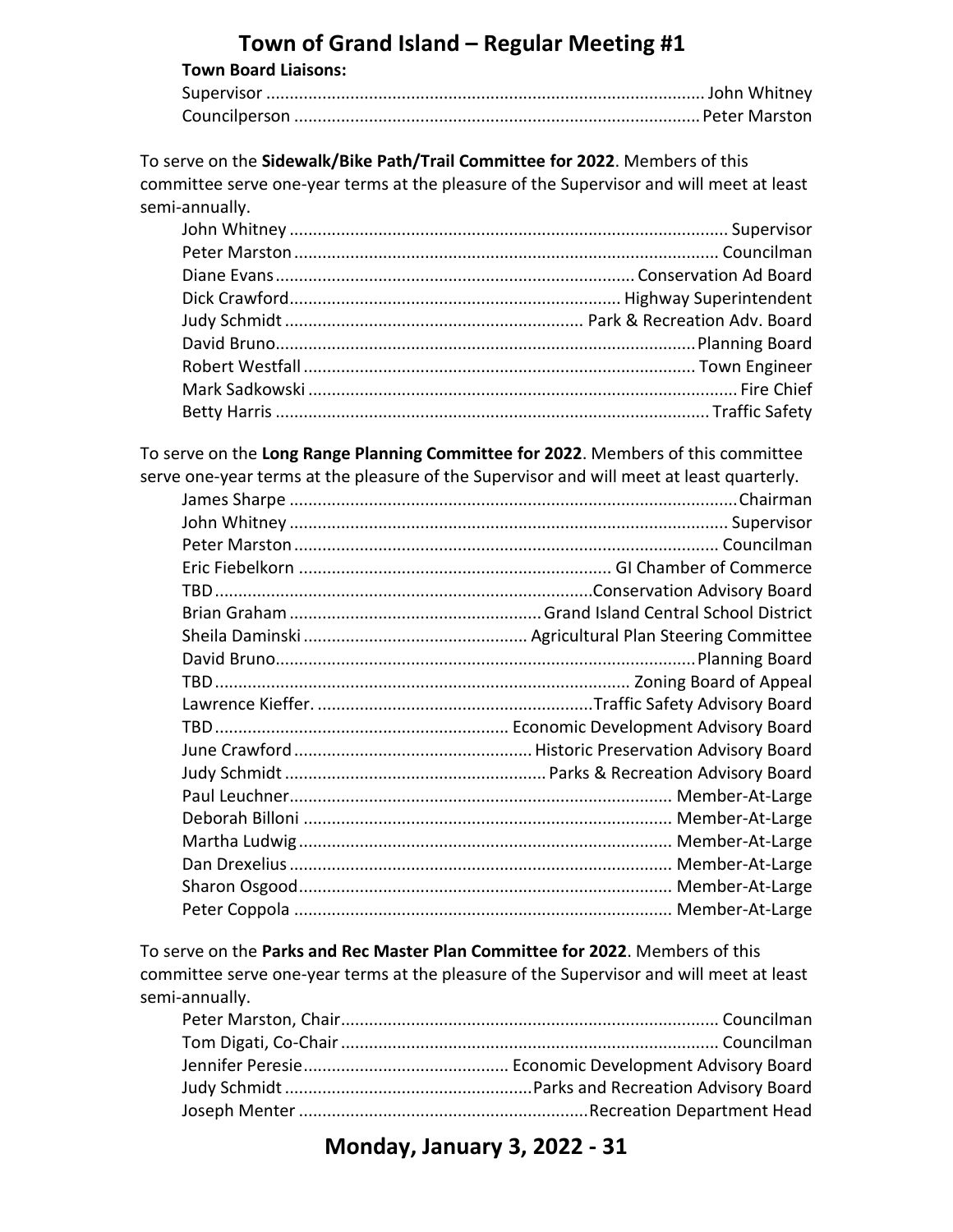#### To serve as **Liaisons** between the Town Board and the **Advisory Boards for 2022**:

To serve as **Liaisons** between the Town Board and the **Town Departments for 2022**:

| To serve on to the Personnel Committee for 2022 |  |
|-------------------------------------------------|--|
|                                                 |  |
|                                                 |  |

#### **Supervisor's Appointment – Secretary and Assistant to the Supervisor**

• Supervisor Whitney informed the Town Board he appointed Rhonda Diehl as Secretary to the Supervisor for the year 2022.

#### **Deputy Supervisor**

• Supervisor Whitney informed the Town Board he appointed Peter J. Marston. as Deputy Supervisor for the year.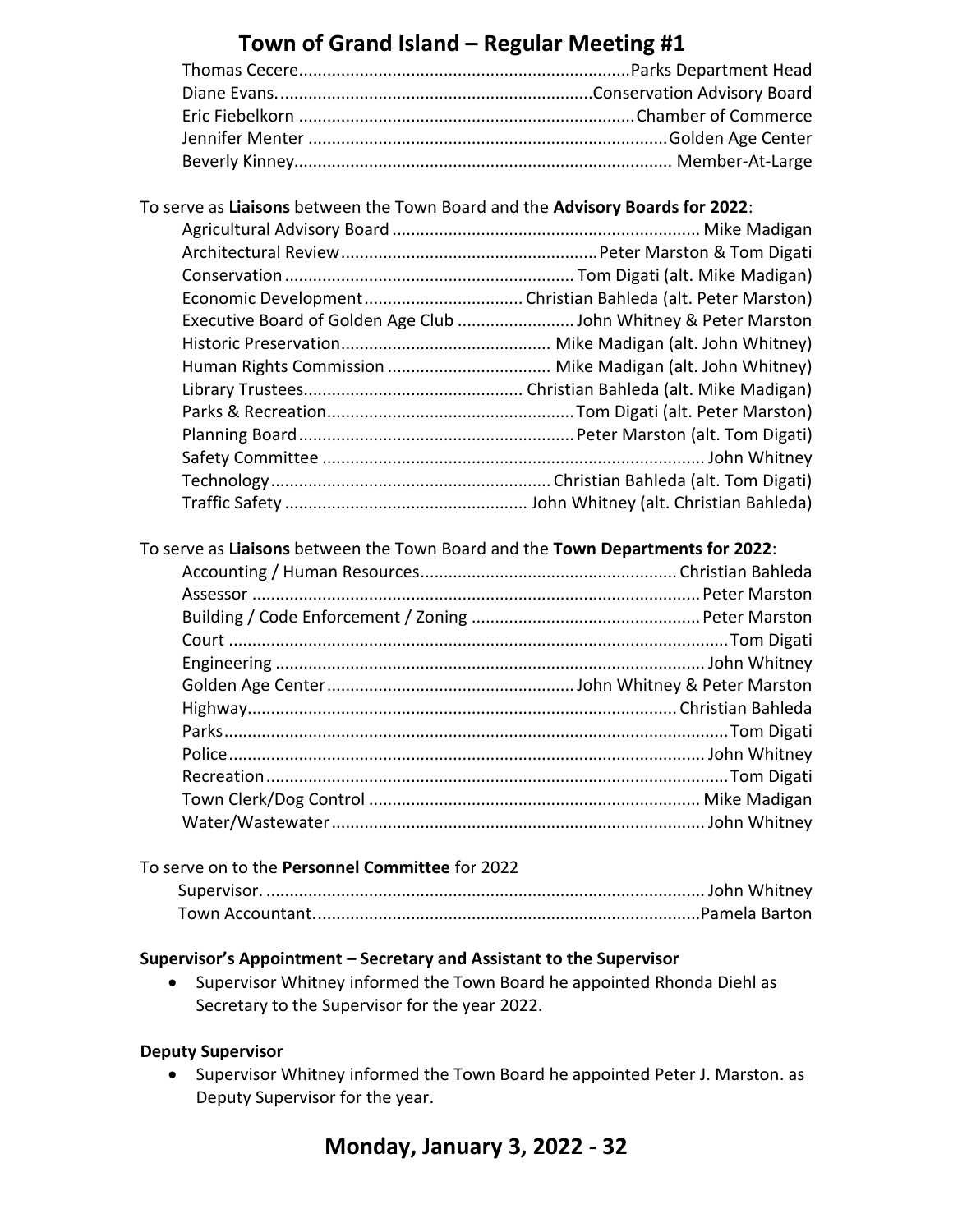#### **COMMUNICATIONS – TOWN BOARD: SUPERVISOR JOHN C. WHITNEY:**

**Authorize Supervisor to Sign Contract – On-Site Employee Testing** 

A motion was made by Councilman Madigan, seconded by Councilman Digati to authorize the Supervisor to sign a contract with On-Site Employee Testing for employee drug and alcohol testing for the Town of Grand Island. Prices per service are as per the contract.

APPROVED Ayes 5 Madigan, Marston, Digati, Bahleda, Whitney Noes 0

#### **Resignation – Zoning Board of Appeals**

A motion was made by Councilman Bahleda, seconded by Councilman Madigan accept the resignation of Marion Fabiano, Chair from the Zoning Board of Appeals effective December 31, 2021, with regret. A certificate of appreciation will be sent to Ms. Fabiano.

APPROVED Ayes 5 Madigan, Marston, Digati, Bahleda, Whitney Noes 0

#### **COUNCILMAN MICHAEL H. MADIGAN:**

#### **Resolution Regarding Erie County Health Commissioner's Overtime**

No Action by the Town Board.

### **COMMUNICATIONS – OTHER TOWN OFFICIALS:**

#### **TOWN CLERK – PATRICIA ANDERSON FRENTZEL:**

#### **Staff Appointments**

Town Clerk Patricia Anderson Frentzel informed the Town Board the following Deputies will serve until otherwise noted.

No Town Board action required.

| Karen Cooney        | Deputy Town Clerk           |
|---------------------|-----------------------------|
| <b>Betty Lantz</b>  | Deputy Town Clerk           |
| Becky Stufkosky     | Deputy Town Clerk           |
| <b>Wendy Valint</b> | Part Time Deputy Town Clerk |
| Deana Richard       | Part Time Deputy Town Clerk |

#### **Registrar of Vital Statistics Appointments**

Town Clerk Patricia Anderson Frentzel informed the Town Board she has appointed the following Deputy Registrar and Sub Registrars until otherwise noted. No Town Board action required.

| Deana Richard          | Deputy Registrar |
|------------------------|------------------|
| Karen Cooney           | Sub Registrar    |
| <b>Betty Lantz</b>     | Sub Registrar    |
| <b>Becky Stufkosky</b> | Sub Registrar    |
| <b>Wendy Valint</b>    | Sub Registrar    |

#### **Time-off Carry Over**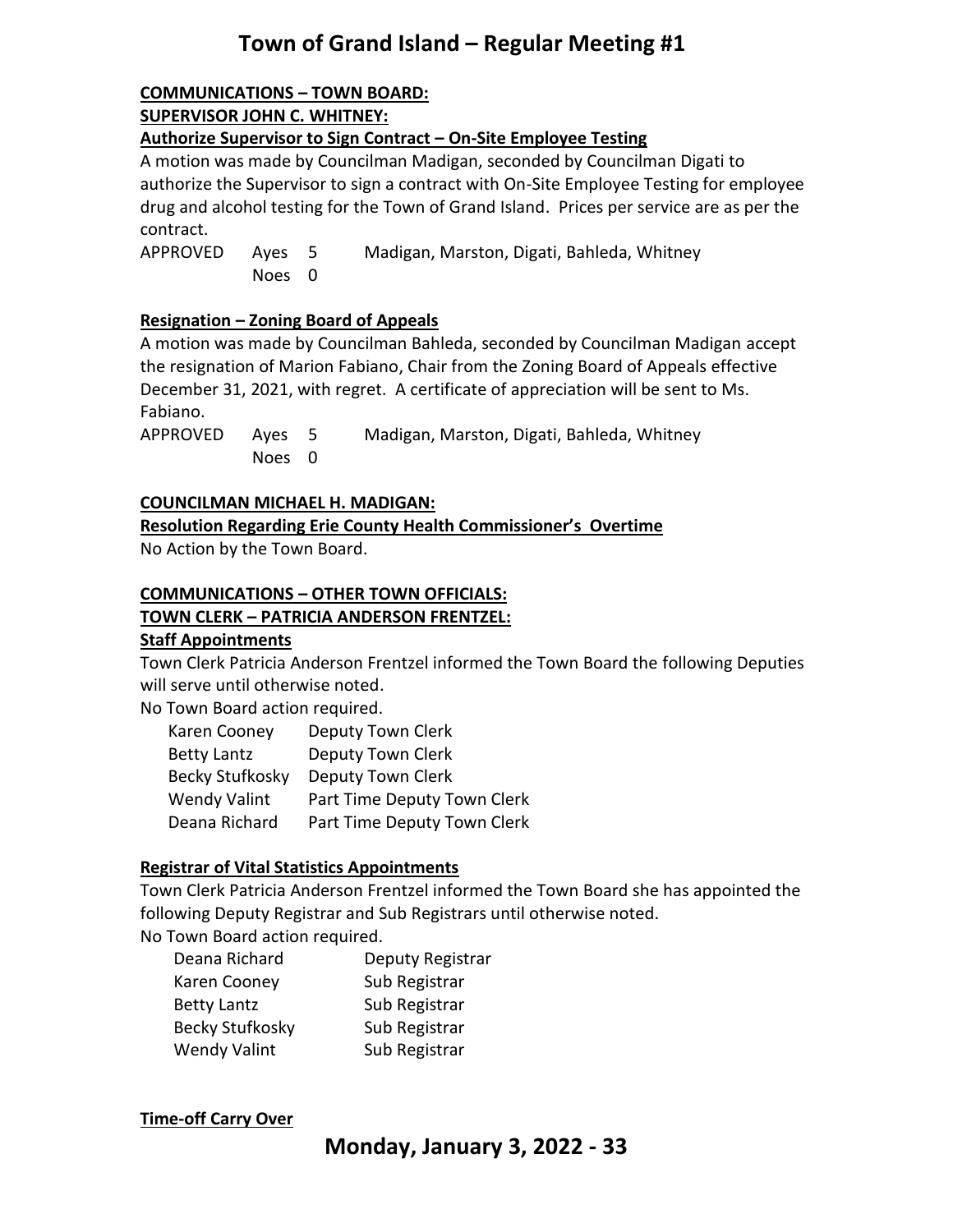A motion was made by Councilman Marston, seconded by Councilman Madigan to approve the carry over of 4 hours of Personal Time for Karen Cooney into the year 2022. APPROVED Ayes 5 Madigan, Marston, Digati, Bahleda, Whitney Noes 0

### **HIGHWAY SUPERINTENDENT – RICHARD W. CRAWFORD:**

#### **Re-appointment – Deputy Highway Superintendent**

Highway Superintendent Richard Crawford informed the Town Board that Norman "Skip" Mrkall II is the Deputy Highway Superintendent for the year 2022. No action by the Town Board required.

#### **DEPARTMENT OF ENGINEERING & WATER RESOURCES – ROBERT H. WESTFALL: Authorize Supervisor to Sign Two-Year Contract – Traffic Signal Inspection and Emergency Service Contract**

Town Engineer Robert Westfall reported that on December 28, 2020, the Town received bids on the Traffic Signal and Emergency Service contract. The Town requested prices from 4 firms with the following response:

| <b>Bidder Name</b>      | Bid Price (First Year/Second Year) |
|-------------------------|------------------------------------|
| J.J. Emergency Electric | \$2,000.00 / \$2,000.00            |

After careful review, Mr. Westfall requests authorization for the Town Supervisor to sign a two-year contract (1-1-2022 to 12-31-2023) for the annual inspection and emergency service on Town owned traffic signals with J.J. Emergency Electric in the amount of \$2,000.00 for the first year and \$2,000.00 for the second year.

A motion was made by Councilman Digati, seconded by Councilman Marston APPROVED Ayes 5 Madigan, Marston, Digati, Bahleda, Whitney Noes 0

#### **Local Law Intro #6 of 2021 – Rezoning SBL #37.03-1-21.11 (Rivertown) – Grand Island Boulevard and Baseline Road – R-3, R1D, CBD to PDD (Application) – Set Public Hearing**

A motion was made by Councilman Madigan, seconded by Councilman Marston to set a Public Hearing for Tuesday, January 18, 2021, at 8:00p.m. for the purpose of hearing anyone who wants to comment on Local Law Intro #6 of 2022 – Rezoning SBL #37.03-1- 21.11 (Rivertown) – Grand Island Boulevard and Baseline Road – R-3, R1D, CBD to PDD (Application).

APPROVED Ayes 5 Madigan, Marston, Digati, Bahleda, Whitney Noes 0

### **CODE ENFORCEMENT OFFICE:**

### **Special Use Permit Renewal – Auto Fix of Grand Island LLC, 2038 Grand Island Boulevard – Auto Repair**

A motion was made by Councilman Digati, seconded by Councilman Marston to renew the Special Use Permit for Auto Fix of Grand Island LLC, 2038 Grand Island Boulevard – Auto Repair. The site has been inspected and it is unchanged.

APPROVED Ayes 5 Madigan, Marston, Digati, Bahleda, Whitney Noes 0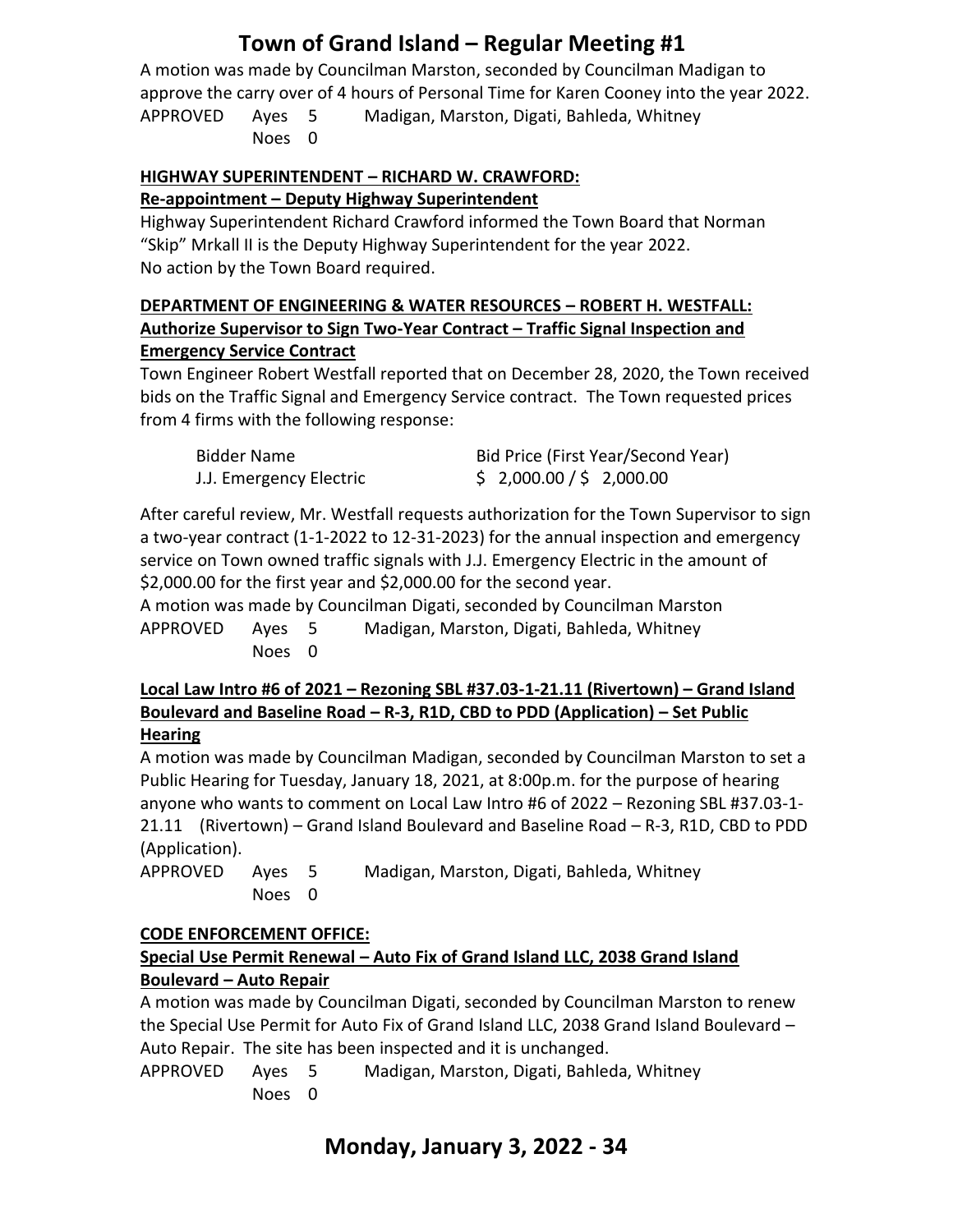# **Town of Grand Island – Regular Meeting #1 Special Use Permit Renewal – Thomas Burke, 2285 West River Parkway – Bed &**

#### **Breakfast**

A motion was made by Councilman Bahleda, seconded by Councilman Madigan to renew the Special Use Permit for Thomas Burke, 2285 West River Parkway – Bed & Breakfast. The site has been inspected and it is unchanged.

APPROVED Ayes 5 Madigan, Marston, Digati, Bahleda, Whitney Noes 0

#### **Site Plan & Special Use Permit Application – Grand Island Sunrise LLC, 871 Whitehaven Road – Type 3 Solar Generation Project – Set Public Hearing and Refer to Planning Board**

A motion was made by Councilman Marston, seconded by Councilman Digati to refer the Site Plan & Special Use Permit Application – Grand Island Sunrise LLC, 871 Whitehaven Road – Type 3 Solar Generation Project to the Planning Board, Conservation Advisory Board and the Architectural Advisory Board for review and recommendation.

APPROVED Ayes 5 Madigan, Marston, Digati, Bahleda, Whitney Noes 0

#### **COMMUNICATIONS – GENERAL:**

#### **Local Law Intro #11 of 2021 – Rezoning Portion of SBL #38.11-2-6.11, Whitehaven Road – B-1 to R-2**

#### **A. Correspondence – Long Range Planning Committee**

A motion was made by Councilman Marston, seconded by Councilman Digati to refer Local Law Intro #11 of 2021 – Rezoning Portion of SBL #38.11-2-6.11, Whitehaven Road – B-1 to R-2 and the correspondence from the Long Range Planning Committee to the Planning Board for review and recommendation.

APPROVED Ayes 5 Madigan, Marston, Digati, Bahleda, Whitney Noes 0

#### **REPORT OF THE AUDIT COMMITTEE:**

A motion was made by Councilman Digati, seconded by Councilman Bahleda to pay Vouchers #137061- #137128

| General        |             |              | \$108,605.02                               |  |
|----------------|-------------|--------------|--------------------------------------------|--|
| Highway        |             | S            | 2,373.29                                   |  |
| Sewer          |             |              | 8,392.79                                   |  |
| Water          |             | S            | 3,979.81                                   |  |
| Trust & Agency |             | \$           | 45.78                                      |  |
| Capital        |             | Ś            | 9,040.49                                   |  |
| Garbage        |             |              | \$131,151.66                               |  |
| Total          |             | \$263,588.84 |                                            |  |
| APPROVED       | Ayes        | -5           | Madigan, Marston, Digati, Bahleda, Whitney |  |
|                | <b>Noes</b> | 0            |                                            |  |